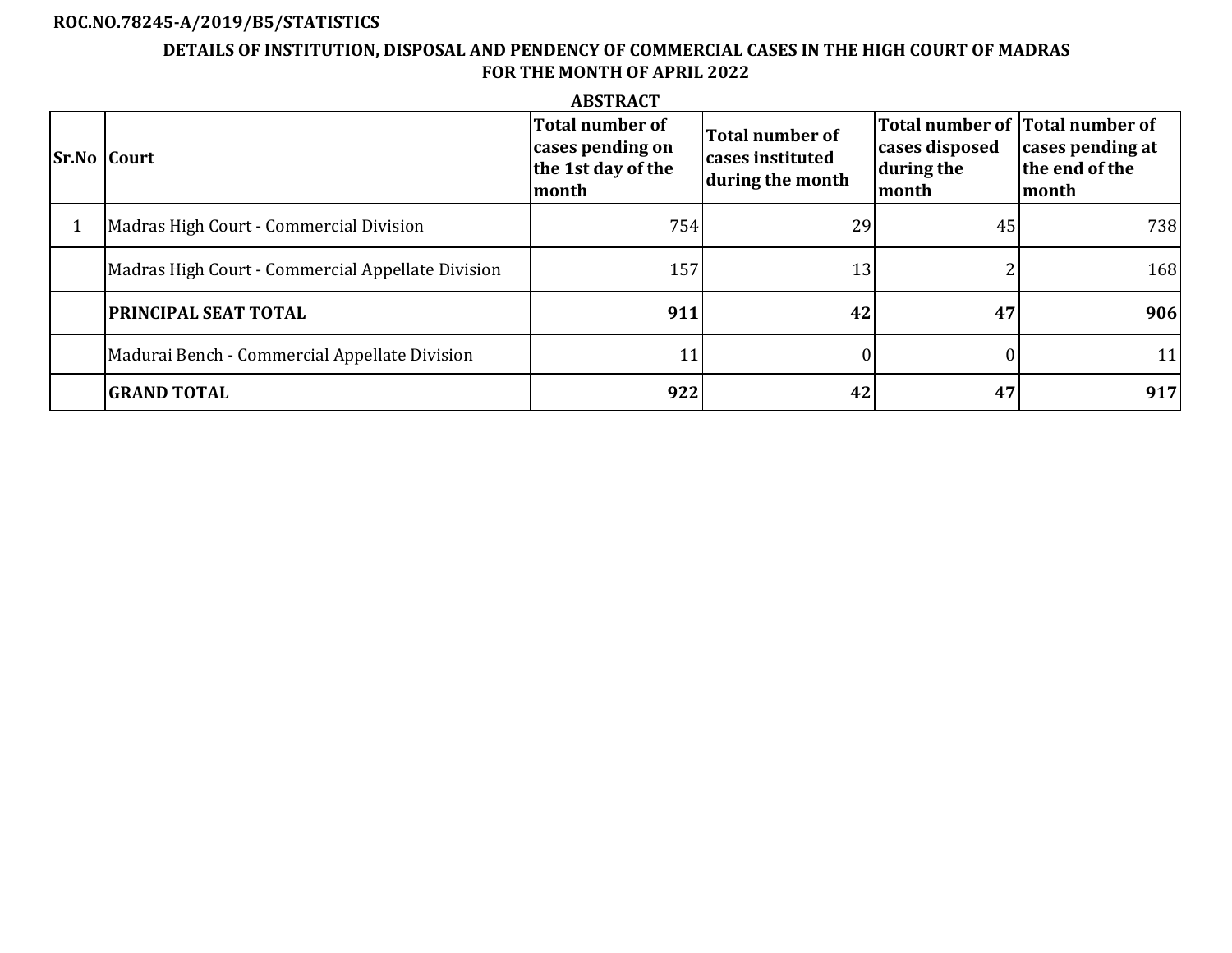### **APRIL 2022**

### **COMMERCIAL DIVISION OF MADRAS HIGH COURT**

| Form 1                                                      |             |  |                                                                 |            |                                                          |            |                     |                  |  |  |  |
|-------------------------------------------------------------|-------------|--|-----------------------------------------------------------------|------------|----------------------------------------------------------|------------|---------------------|------------------|--|--|--|
| List of cases e-filed/e-mail during the month of APRIL 2022 |             |  |                                                                 |            |                                                          |            |                     |                  |  |  |  |
| <b>Sr.No Court</b>                                          |             |  | <b>Petitioner Name Vs.</b><br>District Case No. Respondent Name | Advocate   | Advocate Mobile   Advocate E-   Date of<br><b>Number</b> | mail Id    | <b>Registration</b> | Date of e-filing |  |  |  |
| Madras High Court                                           | Chennai NIL |  | <b>NIL</b>                                                      | <b>NIL</b> | <b>NIL</b>                                               | <b>NIL</b> | <b>NIL</b>          | <b>NIL</b>       |  |  |  |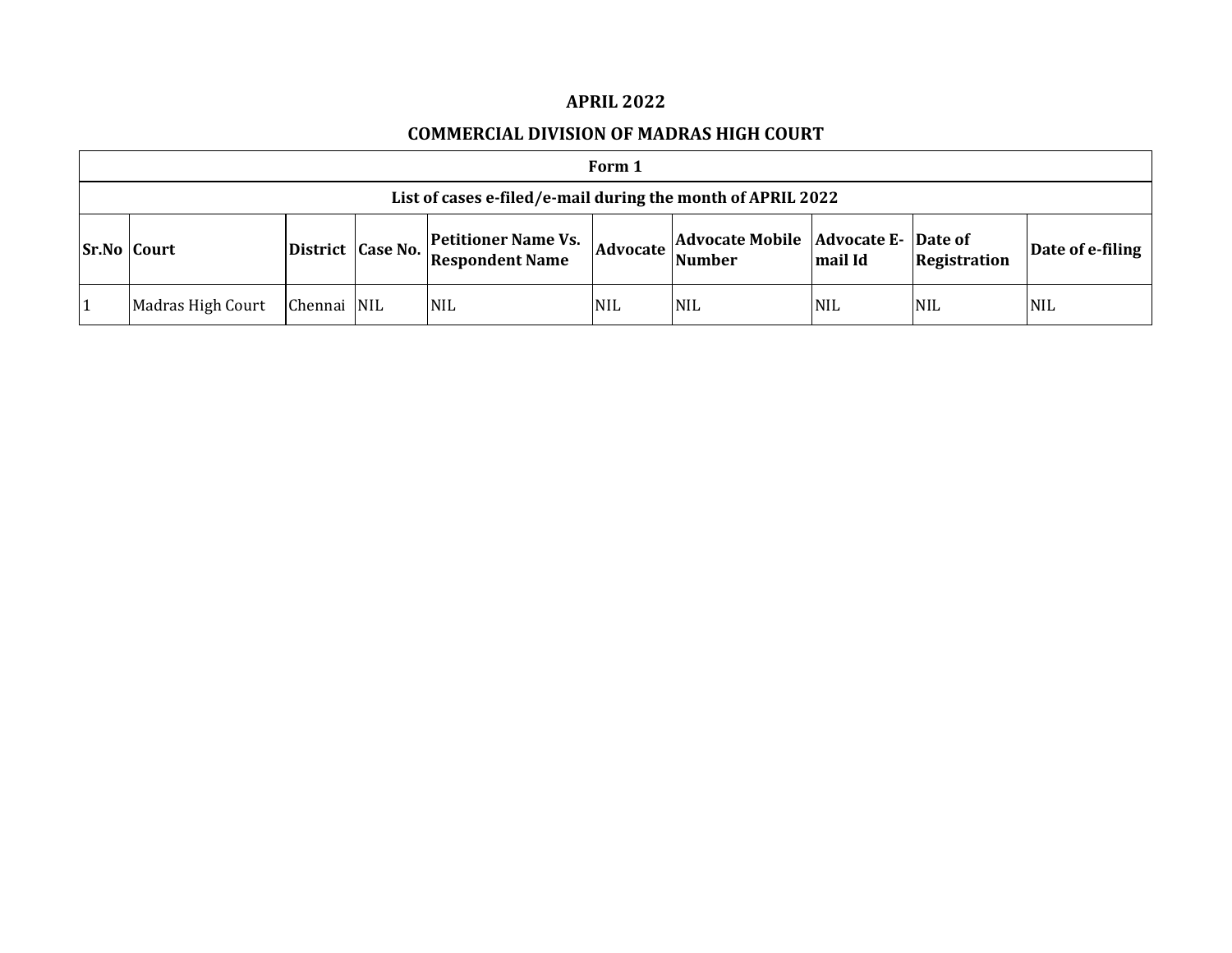|       | Form 2            |                 |                |                                                                                                                                                                                                                |                                                                                                                                                                              |                         |                                               |  |  |  |  |  |
|-------|-------------------|-----------------|----------------|----------------------------------------------------------------------------------------------------------------------------------------------------------------------------------------------------------------|------------------------------------------------------------------------------------------------------------------------------------------------------------------------------|-------------------------|-----------------------------------------------|--|--|--|--|--|
|       |                   |                 |                | List of cases in which e-payment of Court fees was made during the month of APRIL 2022                                                                                                                         |                                                                                                                                                                              |                         |                                               |  |  |  |  |  |
| Sr.No | Court             | <b>District</b> | Case No.       | <b>Petitioner Name Vs. Respondent Name</b>                                                                                                                                                                     | Advocate                                                                                                                                                                     | Date of<br>Registration | Date of e-<br>payment of Court<br><b>Fees</b> |  |  |  |  |  |
|       | Madras High Court | Chennai         | CS.CD. 62/2022 | P1 - RUCHI SOYA INDUSTRIES LIMITED, THROUGH ITS<br>AUTHORIZED REPRESENTATIVE, MR. T.GAJENDRA.<br>VS. R1 - EKAADANTHAA AGRO FOOD                                                                                | 1. P.GIRIDHARAN 2. DOMINIC<br>SAVIO DAVID 3. H.SIDDARTH<br>VS.                                                                                                               | 01-03-2022              | 24-02-2022                                    |  |  |  |  |  |
| 2     | Madras High Court | Chennai         | CS.CD. 67/2022 | P1-MR.S.THANU, PROPRIETOR, V CREATIONS,<br>VS. R1 - BHARATH SANCHAR NIGAM LIMITED R-2<br>MAHANAGAR TELEPHONE NIGAM LIMITED and 44<br><b>OTHERS</b>                                                             | 1. M/S.K. HARISHANKAR 2.<br><b>SRINATH SRIDEVAN 3.</b><br>VS. 1.<br>T.K.BHASKAR<br>M/S.A.M.VENKATAKRISHNAN 2.<br><b>V.PRIYA</b>                                              | 31-03-2022              | 31-03-2022                                    |  |  |  |  |  |
| 3     | Madras High Court | Chennai         | CS.CD. 69/2022 | P1 - MADDOCK FILMS PRIVATE LIMITED REP. BY ITS<br>AUTHORISED SIGNATORY MR.KAMLESH JAIN<br>VS. R1 - BHARAT SANCHAR NIGAM LIMITED, R-2<br>MAHANAGAR TELEPHONE NIGAM LTD., and 38 OTHERS                          | 1. M/S. P.K. LAW FIRM 2.<br>T.PANDIYAN 3. N.RAJENDRA<br><b>KUMAR</b><br>VS.                                                                                                  | 04-04-2022              | 04-04-2022                                    |  |  |  |  |  |
| 4     | Madras High Court | Chennai         | CS.CD. 68/2022 | P1 - P.PANDIAN P-2 KELA AND COMPANY REP.BY ITS<br>PARTNER MR.P.PANDIAN,<br>VS. R1 -<br>M/S.VVM LUNGI COMPANY REP.BY ITS SOLE<br>PROPRIETOR, MR.V.MATHAVAN,                                                     | 1. ARUN C.MOHAN 2.<br>VASUNDHARA ARUN 3. BRINDA<br><b>MOHAN</b><br>VS.                                                                                                       | 25-03-2022              | 08-03-2022                                    |  |  |  |  |  |
| 5     | Madras High Court | Chennai         | CS.CD. 70/2022 | P1 - M/S FUJITSU GENERAL (THAILAND) COMPANY LTD.,<br>REPRESENTED BY ITS DIRECTOR, MR.NORIAKI<br>TERASHIMA<br>VS. R1-ETA GENERAL<br>PRIVATE LIMITED REPRESENTED BY ITS DIRECTOR,                                | 1. M/S. ARVA MERCHANT 2.<br>THRIYAMBAK J.KANNAN 3.<br><b>ADITYA MUKERJEE</b><br>VS.                                                                                          | 24-02-2022              | 23-02-2022                                    |  |  |  |  |  |
| 6     | Madras High Court | Chennai         | CS.CD. 75/2022 | P1 - DR.GANESANS HITECH DIAGNOSTIC CENTRE<br>PVT.LTD., REPRESENTRED BY AUTHORISED<br>REPRESENTATIVE<br>VS. $R1 - M/S$<br>NEUBERGHITECH LABORATORIES PVT.LTD., REP. BY ITS<br>DIRECTOR R-2 HITECH ADVANCED LABS | 1. M/S.VADIVELU<br>DEENADAYALAN 2. KAVITHA<br>DEENADHAYALAN 3. ROHINI<br>RAVIKUMAR.S<br>VS. 1.<br>M/S.A.K.MYLSAMY & ASSOCIATES<br>2. P.S.SUMAN 3. SUBATHRA<br><b>MYLSAMY</b> | 12-04-2022              | 12-04-2022                                    |  |  |  |  |  |
| 7     | Madras High Court | Chennai         | CS.CD. 74/2022 | P1 - COLLEGEDUNIA WEB PRIVATE LTD Represented by<br>its Authorised Signatory Mr.Sidharth Sablania.<br>VS. R1 - SRM INSTITUTE OF SCIENCE AND TECHNOLOGY RIKISHNAN<br>2 DR T PAARIVENDHAR and 5 OTHERS           | 1. N.P.VIJAY KUMAR 2.<br>R.PRADEEP 3. M.NAVANEETHA<br>VS.                                                                                                                    | 04-04-2022              | 28-03-2022                                    |  |  |  |  |  |
| 8     | Madras High Court | Chennai         | CS.CD. 76/2022 | VS. R1 -<br>P1 - MS.Y.AAFIYA HALIMA<br>HINDUSTAN INSTITUTE OF TECHNOLOGY AND SCIENCE<br>REP BY ITS PRO VICE CHANCELLOR, DR.R.W.ALESANDER                                                                       | 1. A.SHABNAM BANU 2. T.SUSHIL<br>SARAYU 3. N.NAREN GAUTAM<br>VS.                                                                                                             | 06-04-2022              | 19-03-2022                                    |  |  |  |  |  |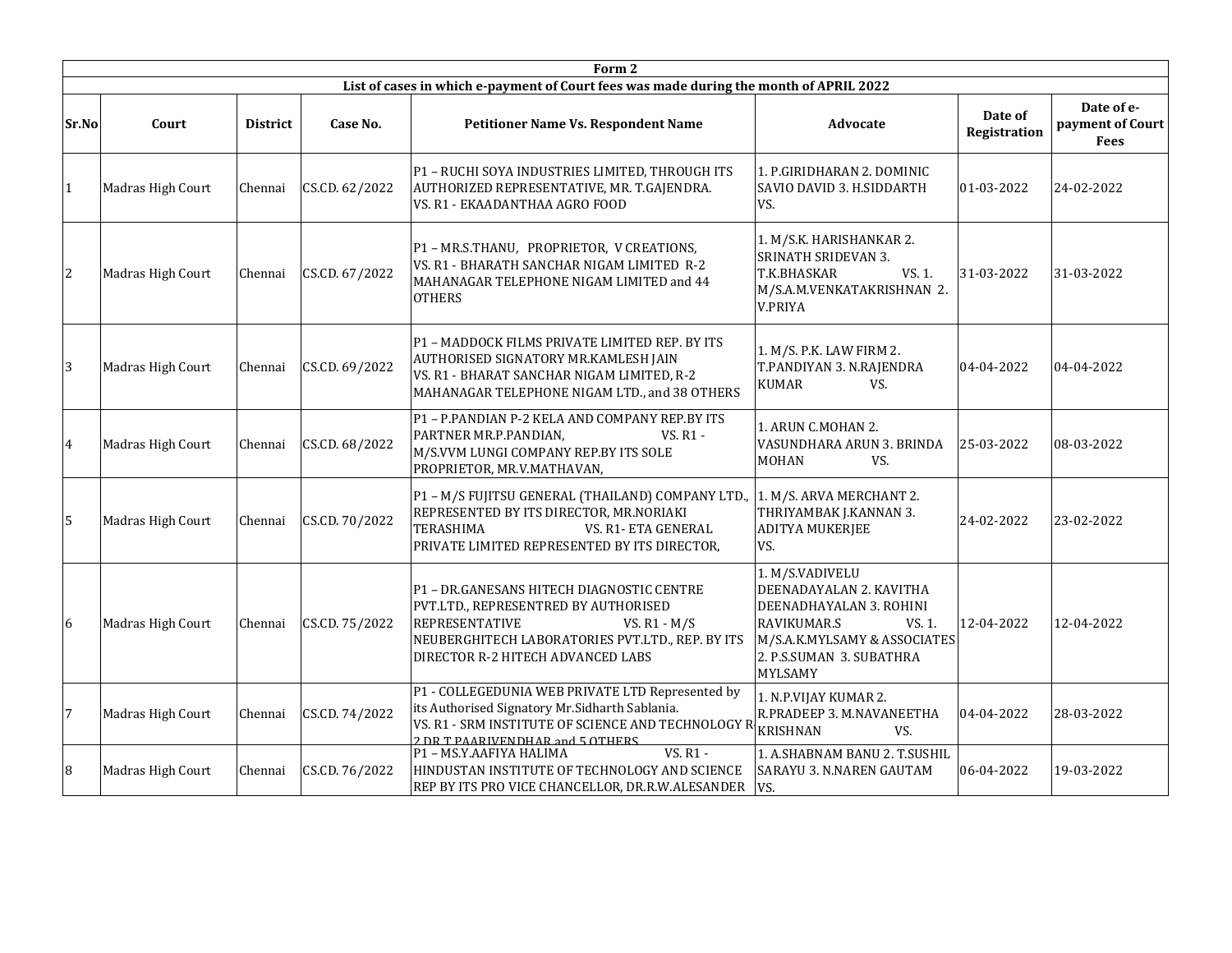|       |                   |                 |                | Form 2                                                                                                                                                                                                                                           |                                                                            |                         |                                               |
|-------|-------------------|-----------------|----------------|--------------------------------------------------------------------------------------------------------------------------------------------------------------------------------------------------------------------------------------------------|----------------------------------------------------------------------------|-------------------------|-----------------------------------------------|
|       |                   |                 |                | List of cases in which e-payment of Court fees was made during the month of APRIL 2022                                                                                                                                                           |                                                                            |                         |                                               |
| Sr.No | Court             | <b>District</b> | Case No.       | <b>Petitioner Name Vs. Respondent Name</b>                                                                                                                                                                                                       | Advocate                                                                   | Date of<br>Registration | Date of e-<br>payment of Court<br><b>Fees</b> |
| 9     | Madras High Court | Chennai         | CS.CD 78/2022  | P1 - M/S. NALLI CHINNASAMI CHETTY, Represented by its<br>Partners Nalli Kuppuswami Chetty and Nalli Ramanathan<br>Indian nationals,<br>VS. R1 - NALLINI SAREE<br>WARDROBE, R-2 M/S.CHORYASHI, and 4 OTHERS                                       | 1. M/S.BFS LEGAL 2.<br>P.V.BALASUBRAMANIAM 3.<br><b>FERDINAND D</b><br>VS. | 08-04-2022              | 06-04-2022                                    |
| 10    | Madras High Court | Chennai         | CS.CD 80/2022  | P1 - M/S KALEESUWARI REFINERY PRIVATE LIMITED,<br>REPRESENTED BY ITS MANAGER (LEGAL),<br>VS. R1 - M/S THE<br>MR.A.SARAVANAN<br>UNIVERSAL SEEDS CORPORATION                                                                                       | 1. S.VIJAYAN SUBRAMANIAN 2.<br>M.V. BHASKAR 3. A.MURALI<br>VS.             | 22-04-2022              | 22-04-2022                                    |
| 11    | Madras High Court | Chennai         | CS.CD 81/2022  | P1 - M/S KALEESUWARI REFINERY PRIVATE<br>LIMITED, REPRESENTED BY ITS MANAGER (LEGAL)<br>MR.A.SARAVANAN<br>VS. R1 - M/S SHR OIL<br>MILLS,                                                                                                         | 1. S.VIJAYAN 2. M.V.BHASKAR 3.<br>A.MURALI<br>VS.                          | 22-04-2022              | 22-04-2022                                    |
| 12    | Madras High Court | Chennai         | CS.CD 82/2022  | P1 - TVS ELECTRONICS LIMITED REPRESENTED BY ITS<br>CHIEF FINANCIAL OFFICER, MR.A.KULANDAI VADIVELU.<br>VS. R1 - JITENDER KUMAR TRADING AS HASH CONTROL<br><b>SYSTEMS</b>                                                                         | 1. M/S.ESHWAR SABAPATHY 2.<br>N.V.SAISUNDER 3. AANCHAL<br>NICHANI<br>VS.   | 22-04-2022              | 22-04-2022                                    |
| 13    | Madras High Court | Chennai         | CS.CD 83/2022  | P1 - M/S SRI AGARWAL ISPAL (CHENNAI) PRIVATE<br>LIMITED, REPRESENTED BY ITS DIRECTOR, MR.UMESH<br>KUMAR AGARWAL<br>VS. R1 - M/S BNA<br>AUTOMOTIVE INDIA PRIVATE LIMITED,                                                                         | 1. M/S.P.S.DEEPIKA 2. RISHIKA.M<br>VS.                                     | 12-04-2022              | 12-04-2022                                    |
| 14    | Madras High Court | Chennai         | CS.CD 86/2022  | P1 - AGSAR MATCH INDUSTRIES REPRESENTED BY ITS<br><b>PARTNER</b><br>VS. R1 - SUNDRAPANDIAN<br>TRADING AS GERIZIM CHEMICALS,                                                                                                                      | 1. K.PREMCHANDAR 2.<br>L.RAMAPRASAD 3. CHITRA<br><b>SUBBAIAH</b>           | 26-04-2022              | 25-04-2022                                    |
| 15    | Madras High Court | Chennai         | CS.CD 87/2022  | P1 - M/S JAYA BALAJEE REAL MEDIA PRIVATE LTD., REP<br><b>VS. R1</b><br>BY ITS DIRECTOR MR.T.RAMESH,<br>M/S BAYSHORE RECORDS                                                                                                                      | M/S.RAMALINGAM AND<br><b>ASSOCIATES</b><br>VS.                             | 05-04-2022              | 05-04-2022                                    |
| 16    | Madras High Court | Chennai         | CS.CD. 90/2022 | P1 - NARAYANA EDUCATIONAL SOCIETY, REP. BY ITS<br>AUTHORISED SIGNATORY R.DEVENDRA KAKARLA<br>VS. R1 - SRI BOOMADEVI LAND DEVELOPERS PVT.LTD.,<br>REP. BY ITS MANAGING DIRECTOR, MR.K.MALAIRAJAN R-<br>2 GATALA CONSTRUCTIONS REP.BY ITS DIRECTOR | M/S. P. WILSON ASSOCIATES<br>VS.                                           | 12-04-2022              | 11-04-2022                                    |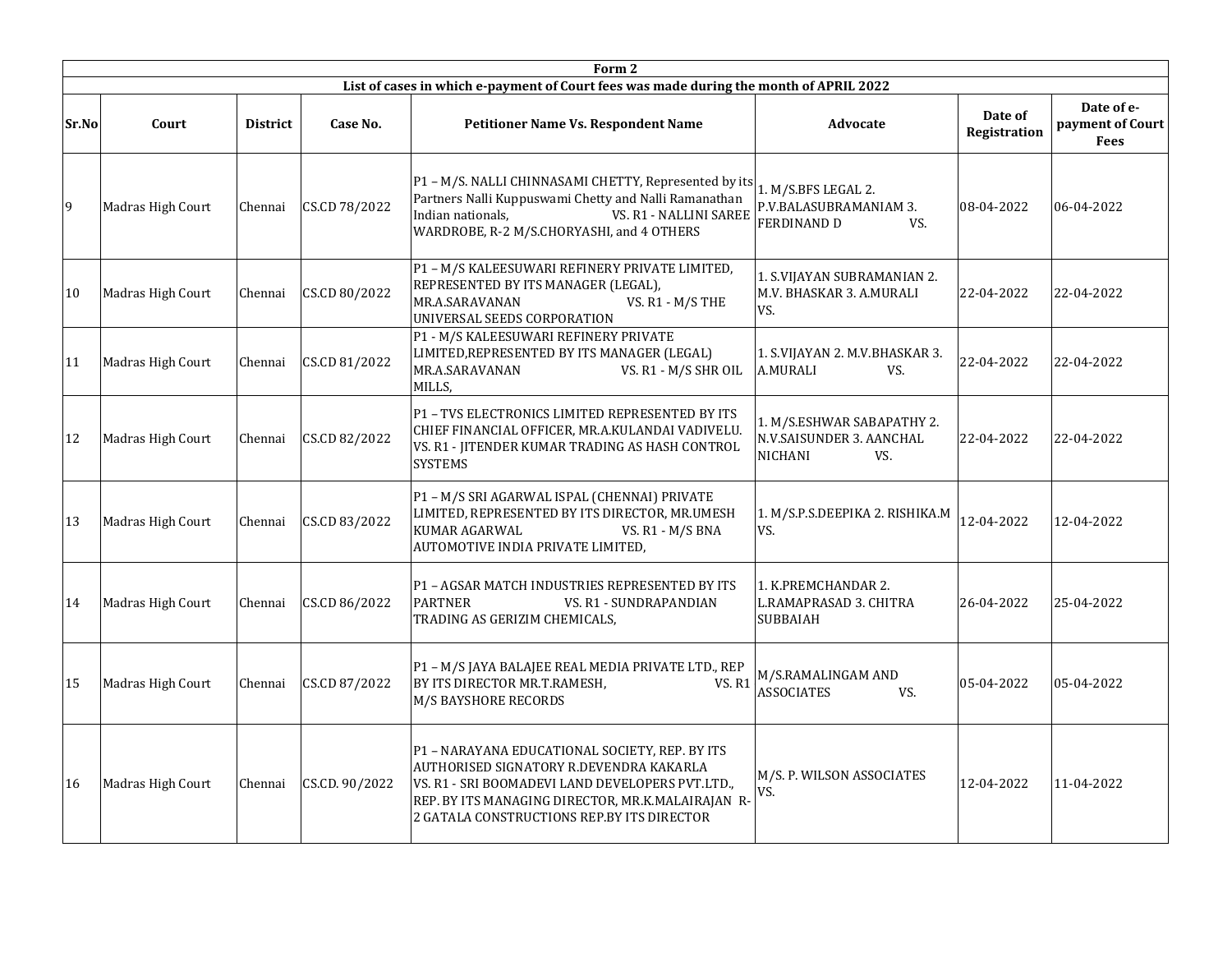|              | Form 3                                                                                              |                 |            |                                                                |                 |                                |                                                              |  |  |  |  |
|--------------|-----------------------------------------------------------------------------------------------------|-----------------|------------|----------------------------------------------------------------|-----------------|--------------------------------|--------------------------------------------------------------|--|--|--|--|
|              | List of cases in which Electronic Service of Process has taken place during the month of APRIL 2022 |                 |            |                                                                |                 |                                |                                                              |  |  |  |  |
| <b>Sr.No</b> | Court                                                                                               | <b>District</b> | Case No.   | <b>Petitioner Name</b><br><b>Vs. Respondent</b><br><b>Name</b> | <b>Advocate</b> | Date of<br><b>Registration</b> | Date of<br>Electronic<br><b>Service of</b><br><b>Process</b> |  |  |  |  |
|              | Madras High Court                                                                                   | Chennai         | <b>NIL</b> | <b>NIL</b>                                                     | <b>NIL</b>      | <b>NIL</b>                     | <b>NIL</b>                                                   |  |  |  |  |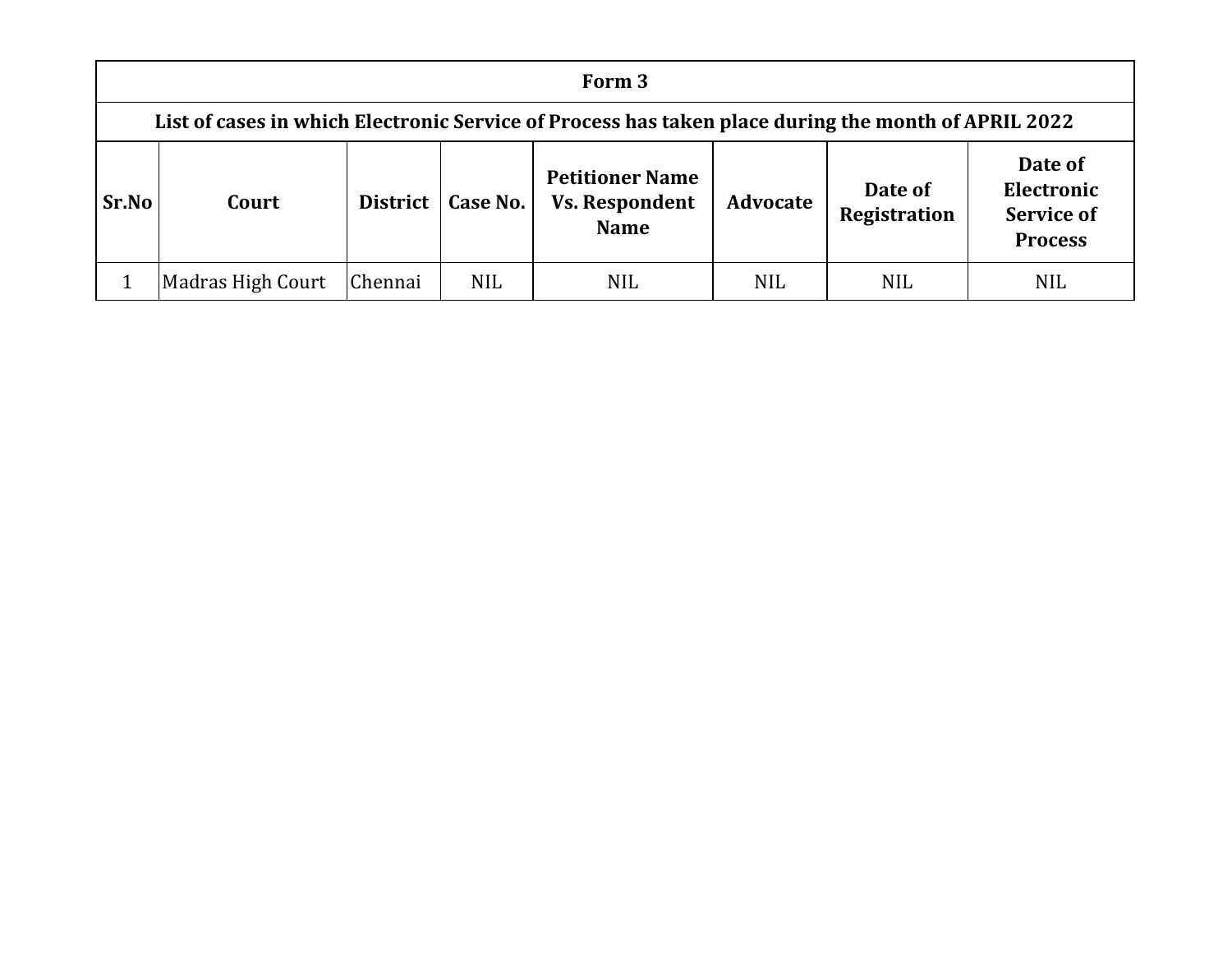|                         | Form 4                                                                       |                 |                  |                                                         |                                     |     |  |  |  |  |  |
|-------------------------|------------------------------------------------------------------------------|-----------------|------------------|---------------------------------------------------------|-------------------------------------|-----|--|--|--|--|--|
|                         | List of total no. of cases randomly allocated during the month of APRIL 2022 |                 |                  |                                                         |                                     |     |  |  |  |  |  |
| <b>Sr.N</b><br>$\bf{0}$ | Court                                                                        | <b>District</b> | <b>Case Type</b> | <b>Case Count (No. of cases)</b><br>randomly allocated) |                                     |     |  |  |  |  |  |
|                         | Madras High Court                                                            | Chennai         | <b>NIL</b>       | <b>NIL</b>                                              | Civil Suit<br>(Commercial<br>Cases) | 429 |  |  |  |  |  |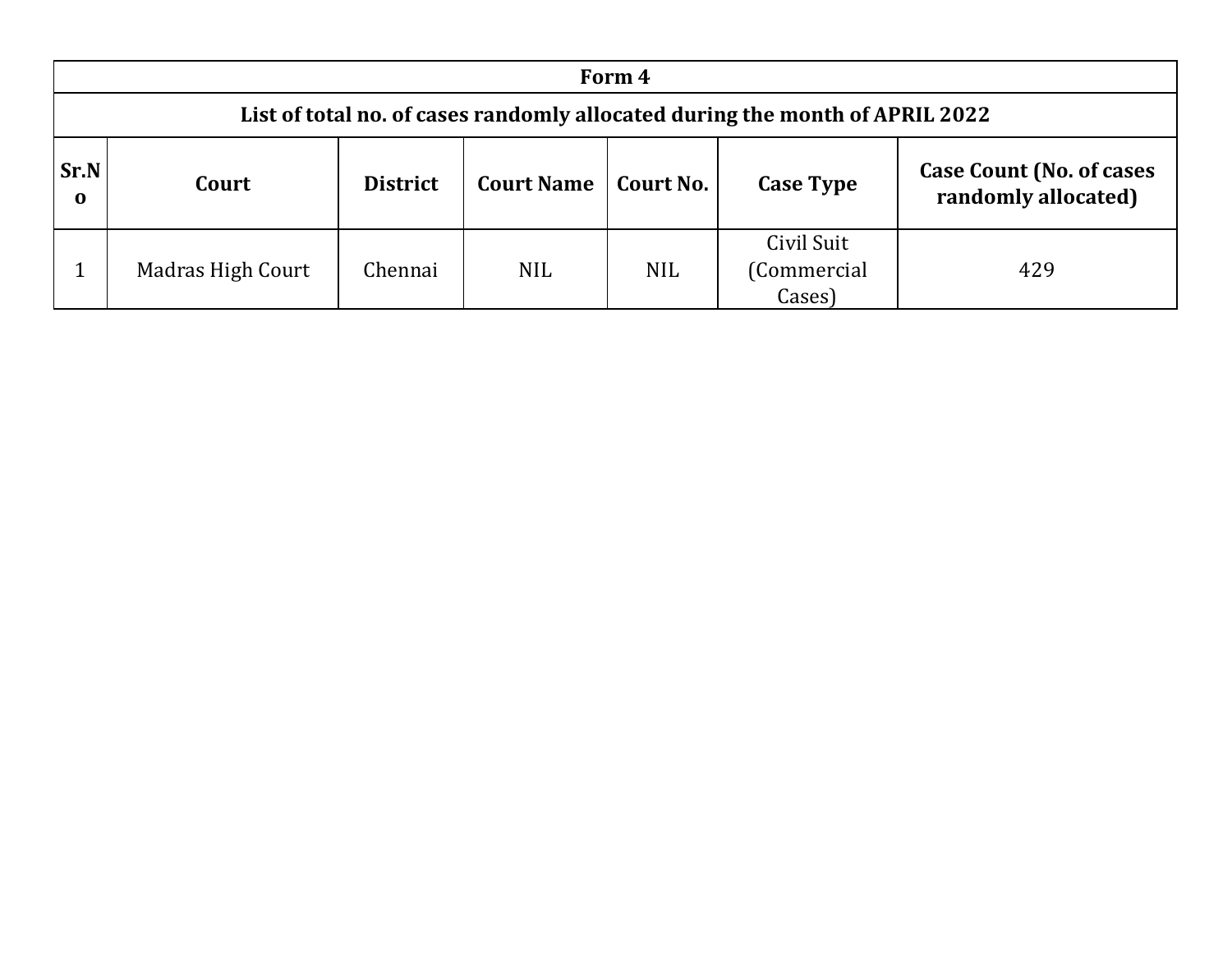|                  |                   |                 |                     | Form 5                                                                                                                                                                                                                                                      |                                                                                                                                                         |                                |                                              |
|------------------|-------------------|-----------------|---------------------|-------------------------------------------------------------------------------------------------------------------------------------------------------------------------------------------------------------------------------------------------------------|---------------------------------------------------------------------------------------------------------------------------------------------------------|--------------------------------|----------------------------------------------|
|                  |                   |                 |                     | List of cases in which Case Management Hearing was held during the month of APRIL 2022                                                                                                                                                                      |                                                                                                                                                         |                                |                                              |
| Sr.N<br>$\Omega$ | Court             | <b>District</b> | Case No.            | <b>Petitioner Name Vs. Respondent Name</b>                                                                                                                                                                                                                  | <b>Advocate</b>                                                                                                                                         | Date of<br><b>Registration</b> | Date of Case<br>Management<br><b>Hearing</b> |
| $\mathbf{1}$     | Madras High Court | Chennai         | CS. No.<br>154/2016 | P1 - M/S.SURI ENGINEERS PVT LTD., REP. BY<br>ITS CHAIRMAN & MANAGING DIRECTOR<br><b>K.V.RAMESHWAR REDDY</b><br>VS. R1 - THE NEW INDIA ASSURANCE CO<br>LTD., R-2 M/S.UNITRANS LINES INDIA PVT<br>LTD.,                                                       | 1. M/S.SHUBHARANJANI<br><b>ANANTH 2.</b><br>K.S.RAVIKUMAR 3.<br>M.SANTHANAMARI<br>VS. 1. M/S.S.R.SUNDAR 2.<br>A.S.SUBRAMANIAN 3.<br>M/S.PASS ASSOCIATES | 23-03-2016                     | 01-04-2022                                   |
| $\overline{2}$   | Madras High Court | Chennai         | CS. No.<br>400/2019 | P1 - ARUMUGAM RAJEDRA BABU<br>VS. R1 - ASHOK LEYLAND LTD, Rep.by its<br>M/D. R-2 SUN MOBILITY, Rep.by its Chairman,<br>Maini Sadan and 3 OTHERS                                                                                                             | M/S.S.P.VIJAYARAGAVAN<br>2. G.THANIGAIVEL<br>VS. 1.<br>M/S.S.VENKATARAMAN 2.<br>S.VIJAYANAND 3.<br>M/S.M.S.BHARATH                                      | 02-07-2019                     | 01-04-2022                                   |
| 3                | Madras High Court | Chennai         | CS. No.<br>62/2020  | P1-M/S.A.T.M.CONSTRUCTIONS (P)LTD.,<br>Rep.by its Director Faiz Mohammed,<br>VS. R1 - M/S.BHARATH PETROLEUM<br>CORPORATION LTD, Rep.by its Senior<br>Manager-Legal (South) R-2 M/S.BHARATH<br>PETROLEUM CORPN.LTD. Rep.by its Territory<br>Manager (Retail) | 1. M/s.<br>R.BALACHANDERAN 2.<br>V.JAYAPRAKASH 3.<br>V.TAMIZH SELVAN<br>VS.<br>M/S.S.RAMASUBRAMANIA<br>M & ASSOCIATES                                   | 12-02-2020                     | 01-04-2022                                   |
| 4                | Madras High Court | Chennai         | CS. No.<br>98/2013  | P1 - M/S. ALPHA COMMERCIALS<br>VS. R1 - MR.A.M.FAROOK R-2 M/S.A.K.R.<br>VIJAYPAAR LTD REP.BY MRS. M.D<br>MR.A.M.FAROOK and 4 OTHERS                                                                                                                         | 1. M/S.T.DHANASEKARAN<br>2. A.AGILESH<br>VS. 1. M/S.K.SAKTHIVEL 2. 19-02-2013<br>S.VIJAYAKUMAR 3.<br>P.GAJENDRA BABU                                    |                                | 04-04-2022                                   |
| 5                | Madras High Court | Chennai         | CS. No.<br>298/2018 | P1 - PRADEEP STAINLESS INDIA PVT. Ltd.,<br>VS. R1 - M/S.JB ENTERPRISES                                                                                                                                                                                      | 1. M/S.SUBHANG NAIR 2.<br>K.M.D.MUHILAN 3.<br><b>PAVITRA</b><br>VENKATESWARAN<br>VS. 1. M/S.N.P.VIJAY<br>KUMAR 2. R.PRADEEP                             | 26-04-2018                     | 04-04-2022                                   |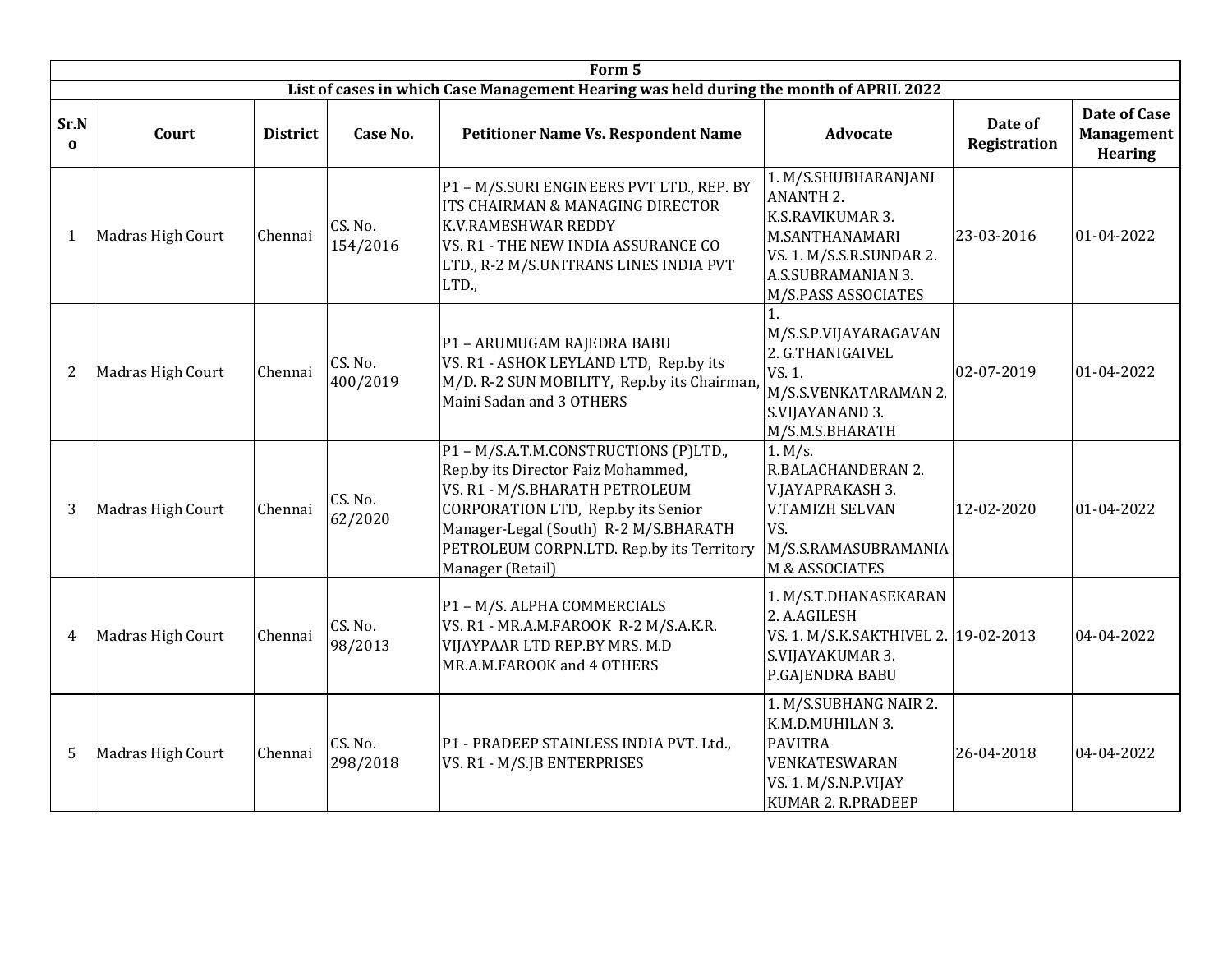|                  | Form 5            |                 |                     |                                                                                                                                                                                                                                                                                                                                            |                                                                                                                                           |                         |                                                     |  |  |  |  |
|------------------|-------------------|-----------------|---------------------|--------------------------------------------------------------------------------------------------------------------------------------------------------------------------------------------------------------------------------------------------------------------------------------------------------------------------------------------|-------------------------------------------------------------------------------------------------------------------------------------------|-------------------------|-----------------------------------------------------|--|--|--|--|
|                  |                   |                 |                     | List of cases in which Case Management Hearing was held during the month of APRIL 2022                                                                                                                                                                                                                                                     |                                                                                                                                           |                         |                                                     |  |  |  |  |
| Sr.N<br>$\Omega$ | Court             | <b>District</b> | Case No.            | <b>Petitioner Name Vs. Respondent Name</b>                                                                                                                                                                                                                                                                                                 | <b>Advocate</b>                                                                                                                           | Date of<br>Registration | Date of Case<br><b>Management</b><br><b>Hearing</b> |  |  |  |  |
| 6                | Madras High Court | Chennai         | CS. No.<br>195/2021 | P1 - MR.SANJAY A.WADHWA PROPRIETOR<br>M/S ARJUNDAS POKARDAS<br>VS. R1 - MR.JAYALAL N.MENON, PROPRIETOR,<br>M/S BACKWATER STUDIOS, R-2 M/S CHAND<br><b>CREATIONS REPRESENTED BY ITS</b><br>MANAGING PARTNER,<br>MR.J.SARATHCHANDRAN NAIR, and Another                                                                                       | 1. M/S.K.HARISHANKAR 2.<br>SRINATH SRIDEVAN, 3.<br>T.K.BHASKAR<br>VS. 1. M/S.T.S.BASKARAN<br>2. N.NATHAMI 3.<br>MOHAMMED IFRAN ALI        | 03-06-2021              | 04-04-2022                                          |  |  |  |  |
| $\overline{7}$   | Madras High Court | Chennai         | CS. No.<br>101/2020 | P1 - M/S.SRI NARASUS COFFEE COMPANY<br>LTD, Rep.by its Managing Director<br>P.Sivanantham,<br>VS. R1 -<br>M/S.SRIMATHI MAHALAKSHMIAMMAL<br>EDUCATIONAL TRUST, Rep.by its Managing<br>Trustee R.P.Sarathy, R-2 M/S.NARASUS<br>SARATHY INSTITUTE OF TECHNOLOGY,<br>Rep.by its Managing Trustee R.P.Sarathy, and 9 S.PATRICK<br><b>OTHERS</b> | 1. M/S.S.SUBA SHINY 2.<br>S.AKASH 3.<br><b>M.SRINIVASAN</b><br>VS. 1.<br>M/S.K.RAJASEKARAN 2.<br>M.R.GOKULKRISHNAN 3.                     | 04-03-2020              | 06-04-2022                                          |  |  |  |  |
| 8                | Madras High Court | Chennai         | CS. No.<br>102/2020 | <b>P1- SRI NARASUS COFFEE COMPANY LTD</b><br>Rep.by its M/D. P. Sivanantham.<br>VS. R1 - NARASUS SARATHY INDUSTRIES, A<br>firm by its Partners B.Nithish Harihar and<br>B.Jayashree, R-2 B.NITHISH HARIHAR R-3<br><b>B.JAYASHREE</b>                                                                                                       | 1. M/S.S.SUBA SHINY 2.<br>S.AKASH 3.<br><b>M.SRINIVASAN</b><br>VS. 1.<br>M/S.K.RAJASEKARAN 2.<br>M.R.GOKULKRISHNAN 3.<br><b>S.PATRICK</b> | 04-03-2020              | 06-04-2022                                          |  |  |  |  |
| 9                | Madras High Court | Chennai         | CS. No.<br>103/2020 | P1 - M/S.SRI NARASUS COFFEE COMPANY<br>PVT LTD, Rep.by its M/D. P. Sivanantham,<br>VS. R1 - NARASUS DAIRY A Firm Rep.by its<br>Partner K.R.Ramanujam, R-2 K.R.RAMANUJAM<br>R-3 R.VISWESWARAN and 3 OTHERS                                                                                                                                  | 1. M/S.S.SUBA SHINY 2.<br>S.AKASH 3.<br><b>M.SRINIVASAN</b><br>VS. 1. M/S.M.R.GOKUL<br><b>KRISHNAN 2. S.PATRICK</b>                       | 04-03-2020              | 06-04-2022                                          |  |  |  |  |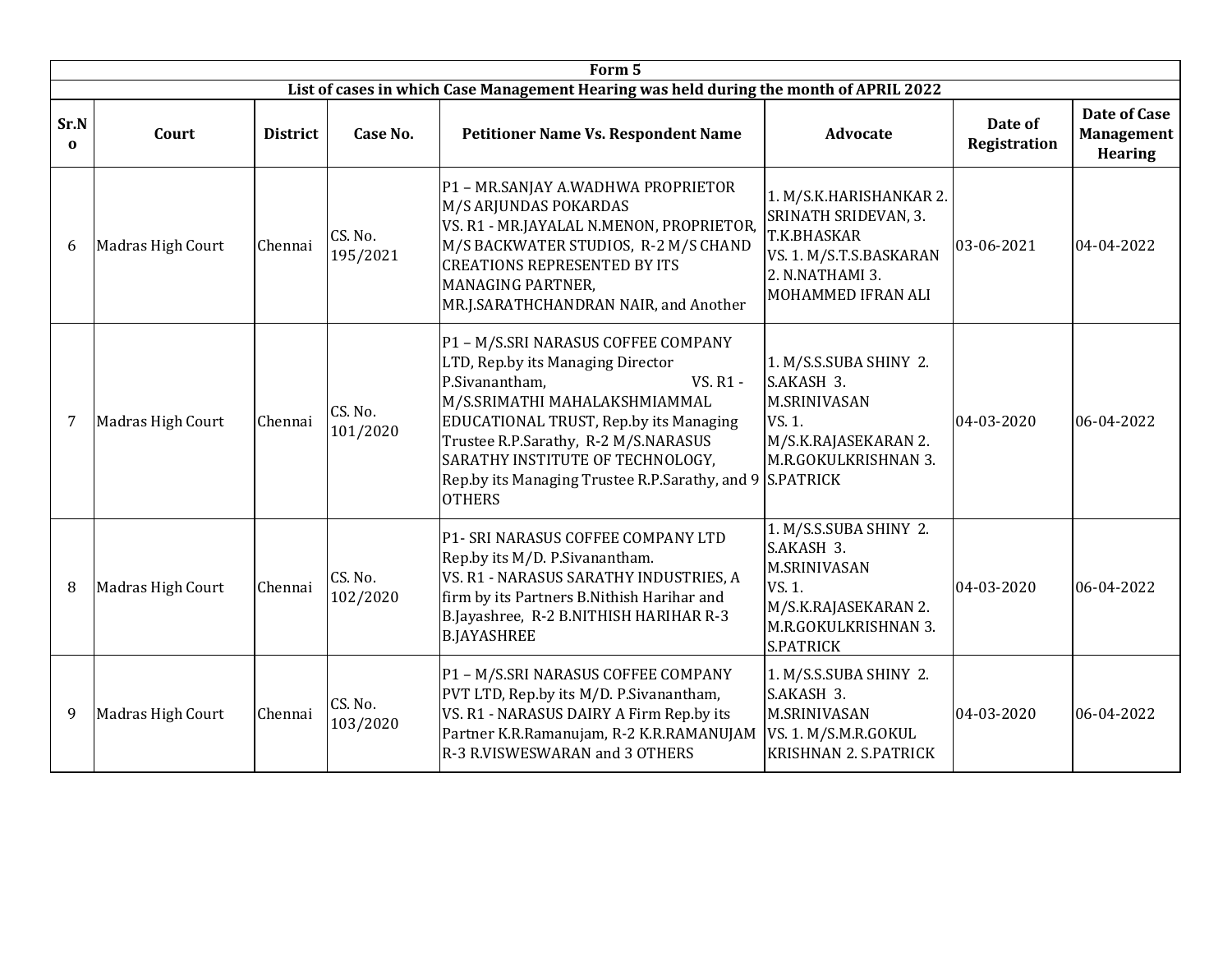|                  |                   |                 |                     | Form 5                                                                                                                                                                                                                                                               |                                                                                                                                    |                                |                                                            |
|------------------|-------------------|-----------------|---------------------|----------------------------------------------------------------------------------------------------------------------------------------------------------------------------------------------------------------------------------------------------------------------|------------------------------------------------------------------------------------------------------------------------------------|--------------------------------|------------------------------------------------------------|
|                  |                   |                 |                     | List of cases in which Case Management Hearing was held during the month of APRIL 2022                                                                                                                                                                               |                                                                                                                                    |                                |                                                            |
| Sr.N<br>$\Omega$ | Court             | <b>District</b> | Case No.            | <b>Petitioner Name Vs. Respondent Name</b>                                                                                                                                                                                                                           | <b>Advocate</b>                                                                                                                    | Date of<br><b>Registration</b> | <b>Date of Case</b><br><b>Management</b><br><b>Hearing</b> |
| 10               | Madras High Court | Chennai         | CS. No.<br>104/2020 | P1 - NARASUS SAARATHY Enterprises<br>Pvt.Ltd., Rep.by its M/D.<br>M.V.Balasubramaniam,<br>R1 - SRI NARASUS COFFEE COMPANY PVT<br>LTD, Rep.by its M/D.P.Sivanantham,                                                                                                  | 1.<br>M/S.M.R.GOKULKRISHNA<br>VS. N 2. S.PATRICK<br>VS. 1. S.SUBASHINY 2.<br>S.AKASH 3. M.SRINIVASAN                               | 04-03-2020                     | 06-04-2022                                                 |
| 11               | Madras High Court | Chennai         | CS. No.<br>105/2020 | P1- M/S.SRI NARASUS COFFEE COMPANY PVT 1. M/S.S.SUBA SHINY 2.<br>LTD, Rep.by its Managing Director<br><b>VS. R1 -</b><br>P.Sivanantham,<br>NARASUS SAARATHY ENTERPRISES PVT.LTD.,<br>Rep.by its M/D. M.V.Balasubramaniam R-2<br>R.P.SARATHY R-3 B.LATHA and 8 OTHERS | S.AKASH 3.<br><b>M.SRINIVASAN</b><br>VS. 1.<br>M/S.M.R.GOKULKRISHNA<br>N 2. S.PATRICK                                              | 04-03-2020                     | 06-04-2022                                                 |
| 12               | Madras High Court | Chennai         | CS. No.<br>106/2020 | P1 - M/S.SRI NARASUS COFFEE COMPANY<br>PVT LTD, Rep.by its Managing Director<br>P.Sivanantham.<br><b>VS. R1 -</b><br>NARASUS SAARATHY ENTERPRISES PVT.LTD.,<br>Rep.by its M/D. M.V. Balasubramaniam, R-2<br>R.P.SARATHY (DIED) R-3 B.LATHA and 8<br><b>OTHERS</b>    | 1. M/S.S.SUBA SHINY 2.<br>S.AKASH 3.<br><b>M.SRINIVASAN</b><br>VS. 1.<br>M/S.M.R.GOKULKRISHNA<br>N 2. S.PATRICK                    | 04-03-2020                     | 06-04-2022                                                 |
| 13               | Madras High Court | Chennai         | CS. No.<br>360/2007 | P1 - M/S NARASUS SARATHY ENTERPRISES<br>PRIVATE LIMITED, REP. BY ITS MANAGING<br>DIRECTOR M.V.BALASUBRAMAINAN.<br>AMENDED AS PER ORDER DATED14.09.2018<br>VS. R1 - NARASUS COFFEE COMPANY A FIRM<br>REPRESENTED BY ITS, MANAGING PARTNER<br>MR.P.SIVANANDHAM,        | 1. M/S.K.RAJASEKARAN 2.<br>S.BALACHANDRAN<br>VS. 1. M/S.S.SUBA SHINY<br>2. S.AKASH 3.<br>M.SRINIVASAN                              | 18-04-2007                     | 06-04-2022                                                 |
| 14               | Madras High Court | Chennai         | CS. No.<br>158/2020 | P1 - NARASUS DAIRY, A firm rep.by its partner<br>K.R.Ramanujam<br><b>VS. R1 -</b><br><b>SRI NARASUS COFFEE COMPANY PRIVATE</b><br>LIMITED, Rep.by its Managing Director<br>P.Sivanantham                                                                             | 1. M/S. K. RAJASEKARAN<br>2. S.BALACHANDRAN 3.<br>M.R.GOKUL KRISHNAN<br>VS. 1. S.SUBASHINY 2.<br>S.AKASH 3.<br><b>M.SRINIVASAN</b> | 06-07-2020                     | 06-04-2022                                                 |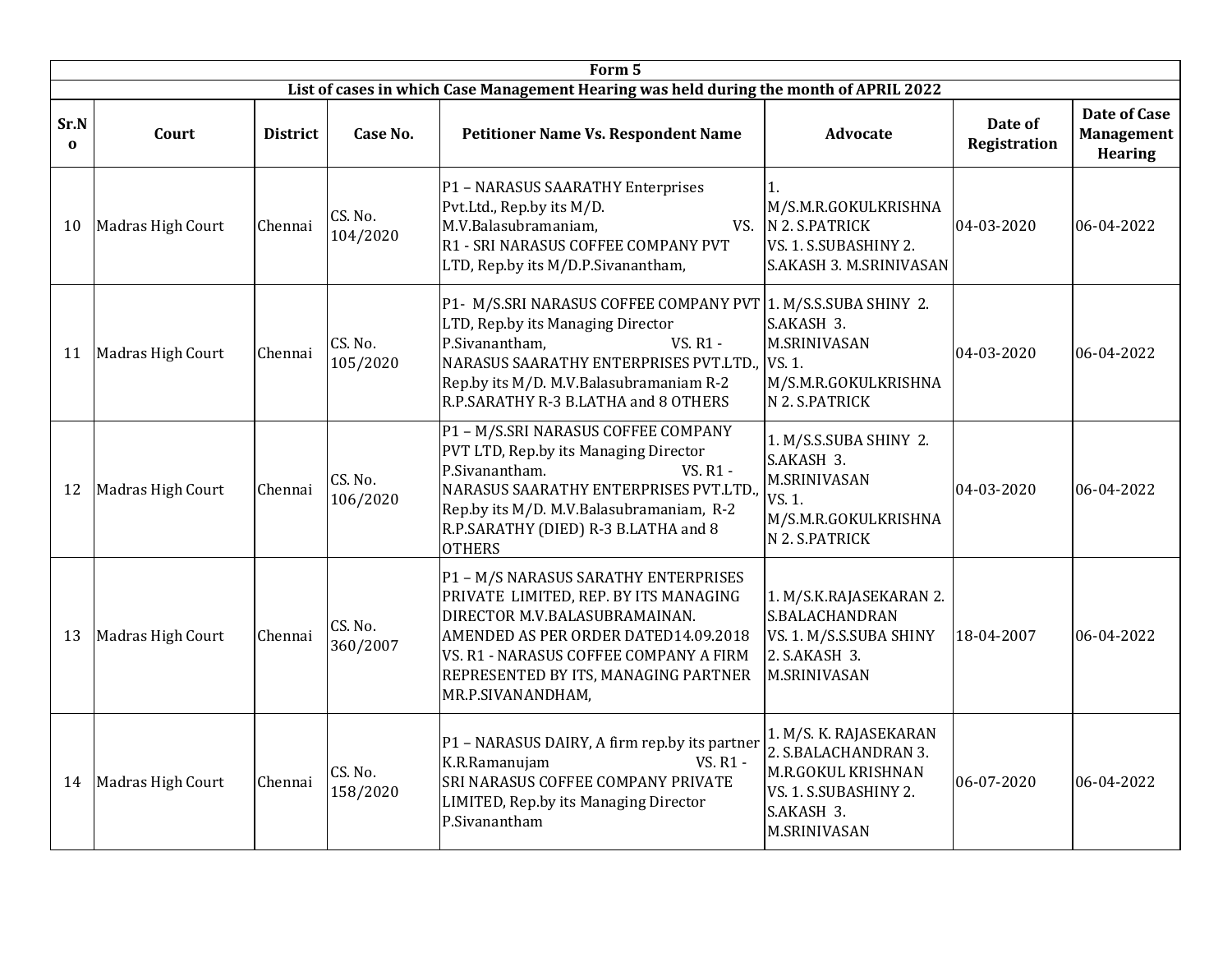|                  |                   |                 |                     | Form 5                                                                                                                                                                                                                                                                                                   |                                                                                                                                                |                         |                                                     |
|------------------|-------------------|-----------------|---------------------|----------------------------------------------------------------------------------------------------------------------------------------------------------------------------------------------------------------------------------------------------------------------------------------------------------|------------------------------------------------------------------------------------------------------------------------------------------------|-------------------------|-----------------------------------------------------|
|                  |                   |                 |                     | List of cases in which Case Management Hearing was held during the month of APRIL 2022                                                                                                                                                                                                                   |                                                                                                                                                |                         |                                                     |
| Sr.N<br>$\Omega$ | Court             | <b>District</b> | Case No.            | <b>Petitioner Name Vs. Respondent Name</b>                                                                                                                                                                                                                                                               | <b>Advocate</b>                                                                                                                                | Date of<br>Registration | Date of Case<br><b>Management</b><br><b>Hearing</b> |
| 15               | Madras High Court | Chennai         | CS. No.<br>291/2007 | P1 - SRI NARASUS COFFEE CO.PVT.LTD.<br>VS. R1 - M/S.NARASUS SARATHY<br>ENTERPRISES PVT.LTD. REP.BY ITS M/D.<br>M.V.BALASUBRAMANIAM R-2 MR<br>M.V.BALASUBRAMANIAM PARTNER NARASUS<br>ROLLER FLOUR MILLS and 2 OTHERS                                                                                      | 1. M/S.S.SUBA SHINY 2.<br>S.AKASH 3.<br><b>M.SRINIVASAN</b><br>VS. 1. M/S<br>K.RAJASEKARAN FOR D1<br>2. S.RAJENI RAMADASS 3.<br>S.BALACHANDRAN | 10-04-2007              | 06-04-2022                                          |
| 16               | Madras High Court | Chennai         | CS. No.<br>698/2011 | P1 - SRI NARASUS COFFEE CO. PVT.LTD.<br>VS. R1 - NARASUS ROLLER FLOUR MILL A<br>REGISTERED FIRM REP. BY ITS PARTNER<br>MR.M.V.BALASUBRAMANIAM                                                                                                                                                            | 1. M/S.SUBA SHINY 2.<br>S.AKASH 3.<br><b>M.SRINIVASAN</b><br>VS. 1.<br>M/S.S.BALACHANDRAN 2.<br>A.SWAMINATHAN 3.<br>M.R.GOKUL KRISHNAN         | 31-10-2011              | 06-04-2022                                          |
| 17               | Madras High Court | Chennai         | CS.CD.<br>39/2021   | P1 - MS. DIVYA M.JAIN, REP. BY ITS POWER<br>OF ATTORNEY, MR. MOHANKUMAR,<br>VS. R1 - M/S 24AM STUDIOS PRIVATE<br>LIMITED, REP. BY ITS MANAGING DIRECTOR,<br>MR. R.D.RAJA R-2 M/S SUN TV NETWORKS<br>LIMITED REP. BY ITS AUTHORIZED<br>SIGNATORIES, MR.C.SEMBIAN SIVAKUMAR<br>MR.K.SHANMUGAM and 2 OTHERS | A.DAMODARAN<br>VS. 1. M/S.D.R.LAW<br>CHAMBERS 2. DHANARAM 10-08-2021<br>RAMACHANDRAN 3.<br>R.DEVI                                              |                         | 06-04-2022                                          |
| 18               | Madras High Court | Chennai         | CS. No.<br>603/2019 | P1 - KALAIGNAR TV PVT LTD Rep.by its Vice<br>President (Finance) G.Rajendran,<br>VS. R1 - DISH TV INDIA LTD, Rep.by its M/D. R- PARTRIDGE 2.<br>2 PEPPERMINT PVT.LTD. Rep.by its Director<br>and 3 OTHERS                                                                                                | M/S. RICHARDSON<br>WILSON<br>VS. 1. M/S.KING &<br>M/S.THRIYAMBAK<br><b>J.KANNAN 3. ROHAN</b><br><b>CHERIAN</b>                                 | 15-10-2019              | 07-04-2022                                          |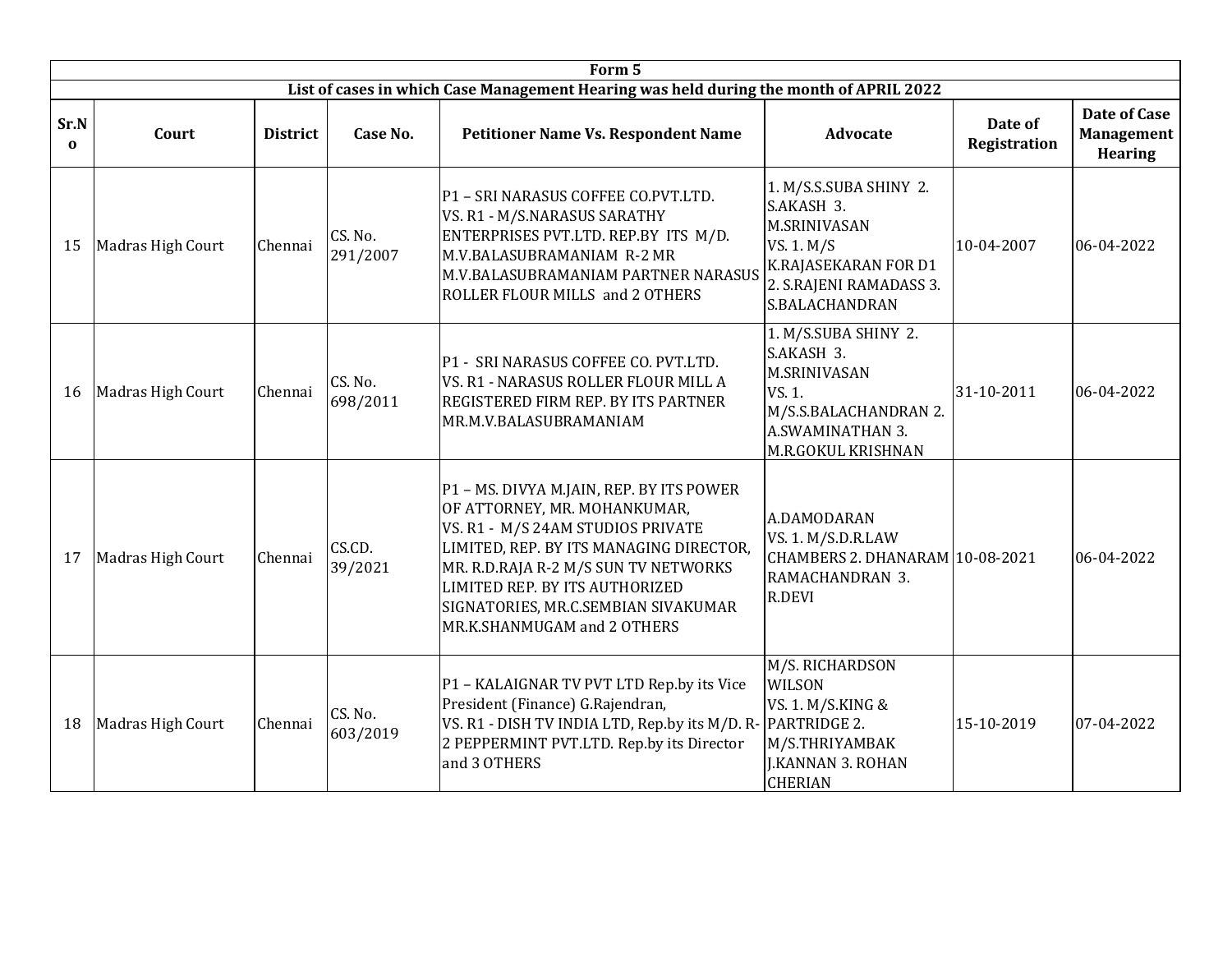|                  |                   |                 |                     | Form 5                                                                                                                                                                                                                                           |                                                                                                                                                                        |                                |                                                            |
|------------------|-------------------|-----------------|---------------------|--------------------------------------------------------------------------------------------------------------------------------------------------------------------------------------------------------------------------------------------------|------------------------------------------------------------------------------------------------------------------------------------------------------------------------|--------------------------------|------------------------------------------------------------|
|                  |                   |                 |                     | List of cases in which Case Management Hearing was held during the month of APRIL 2022                                                                                                                                                           |                                                                                                                                                                        |                                |                                                            |
| Sr.N<br>$\Omega$ | Court             | <b>District</b> | Case No.            | <b>Petitioner Name Vs. Respondent Name</b>                                                                                                                                                                                                       | Advocate                                                                                                                                                               | Date of<br><b>Registration</b> | <b>Date of Case</b><br><b>Management</b><br><b>Hearing</b> |
| 19               | Madras High Court | Chennai         | CS. No.<br>605/2019 | P1 - ANJUGAM FILMS PVT LTD Rep.by its<br>Auth.Sign. G.Rajendran, P-2 KALAIGNAR TV<br>PVT.LTD. Rep.by its Auth.Sign. G.Rajendran,<br>VS. R1 - DISH TV INDIA LTD, Rep.by its M/D. R-<br>2 PEPPERMINT PVT.LTD. Rep.by its Director,<br>and 2 OTHERS | M/S.RICHARDSON<br>VS.<br><b>WILSON</b><br>1 - M/S.KING &<br>PARTRIDGE 2.<br>R.NALLIYAPPAN 3.<br>N.PREMALATHA                                                           | 15-10-2019                     | 07-04-2022                                                 |
| 20               | Madras High Court | Chennai         | CS. No.<br>661/2019 | <b>VS. R1 -</b><br>P1 - N.SURESH<br><b>C.PREM KUMAR</b>                                                                                                                                                                                          | 1. M/S.R.PRABHAKARAN<br>2. J.SATHEESH 3.<br>M.KARPAGAM<br>VS. 1. M/S.HARISHANKAR   14-11-2019<br><b>MANI 2. AVINASH</b><br>KRISHNAN RAVI 3.<br><b>VIKRAM VEERASAMY</b> |                                | 07-04-2022                                                 |
| 21               | Madras High Court | Chennai         | CS. No.<br>317/2020 | P1 - SOUTH INDIA KRISHNA OIL AND FATS<br>PVT LTD, .Rep. by its Auth. Sign. Ramneesh<br>Kumar Aggarwal.<br>VS. R1 -<br>SOVREIGN AGROTECH REFINERY PVT LTD                                                                                         | 1. M/S.S.BALAJANAKI 2.<br>THENKODI ANNAM<br><b>NELSON 3. GLADYS</b><br><b>DANIEL</b><br>VS. 1. M/S.BFS LEGAL 2.<br>D.FERDINAND 3.<br>PV.BALASUBRAMANIAM                | 10-11-2020                     | 07-04-2022                                                 |
| 22               | Madras High Court | Chennai         | CS. No.<br>928/1999 | P1 - BOARD OF TRUSTEES OF CHENNAI PORT<br><b>TRUST</b><br><b>VS. R1 -</b><br>M/S.CHOKKAN INTERNATIONAL LTD. R-2<br>MISS A.RODRIGUES and 1 OTHER                                                                                                  | M/S.NIRANJAN<br>RAJAGOPALAN<br>VS. 1.<br>M/S.T.V.BADRINARAYANA 01-01-1999<br>N 2. V VASISTA FOR D13.<br>M/S.SHIVAKUMAR &<br><b>SURESH</b>                              |                                | 07-04-2022                                                 |
| 23               | Madras High Court | Chennai         | CS. No.<br>782/2000 | P1 - SA.RAJKANNU, PROPR. SREE AMMAN<br><b>CREATIONS.</b><br><b>VS. R1 -</b><br>P.GANESAN AND ANOTHER PROPR.<br>M/S.S.R.R.FILMS R-2 M/S.PRASAD<br><b>LABORATORY</b>                                                                               | M/S.A.CHIDAMBARAM<br>VS. 1. M/S.R.SARGUNARAJ<br>2. M/S.HEMASAMPATH 3.<br>K.KALYANASUNDAR                                                                               | 17-10-2000                     | 12-04-2022                                                 |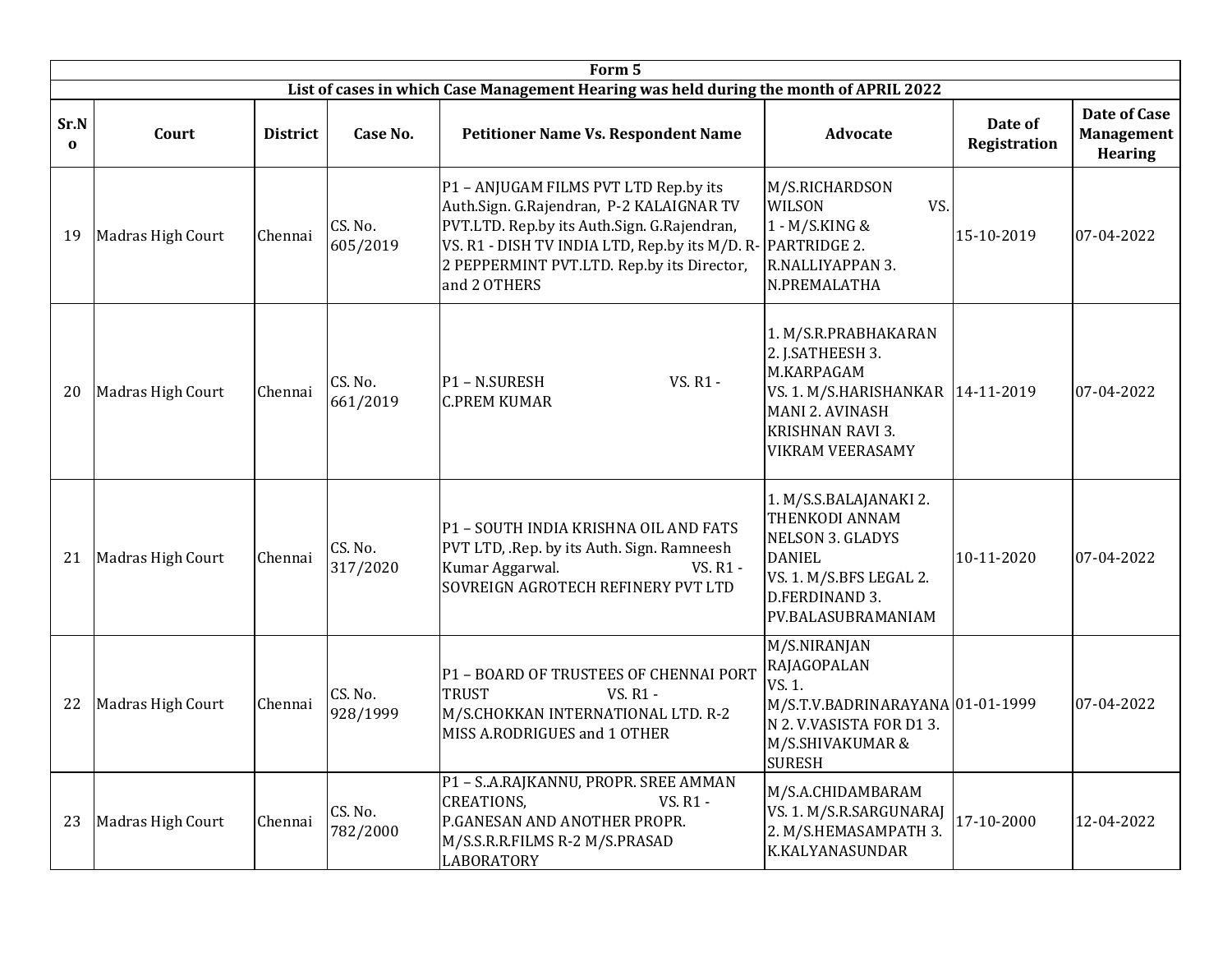|                  |                   |                 |                     | Form 5                                                                                                                                                                                         |                                                                                                                                                            |                         |                                                            |
|------------------|-------------------|-----------------|---------------------|------------------------------------------------------------------------------------------------------------------------------------------------------------------------------------------------|------------------------------------------------------------------------------------------------------------------------------------------------------------|-------------------------|------------------------------------------------------------|
|                  |                   |                 |                     | List of cases in which Case Management Hearing was held during the month of APRIL 2022                                                                                                         |                                                                                                                                                            |                         |                                                            |
| Sr.N<br>$\Omega$ | Court             | <b>District</b> | Case No.            | <b>Petitioner Name Vs. Respondent Name</b>                                                                                                                                                     | <b>Advocate</b>                                                                                                                                            | Date of<br>Registration | <b>Date of Case</b><br><b>Management</b><br><b>Hearing</b> |
| 24               | Madras High Court | Chennai         | CS. No.<br>697/2008 | P1 - K.P.RAVICHANDRAN PROP. M/S MOVIE<br><b>LAND</b><br>VS. R1 - M/S SREE<br><b>AMMAN CREATIONS REP BY ITS</b><br>PROP.S.A.RAJKANNU R-2 M/S MOSER BAER<br><b>INDIA LTD REP BY ITS DIRECTOR</b> | M/S. A.CHIDAMBARAM<br><b>VS. 1. M/S C.UMA 2.</b><br>N.R.R.ARUN NATARAJAN<br>3. KAVITHA<br>DEENADAYALAN                                                     | 23-07-2008              | 12-04-2022                                                 |
| 25               | Madras High Court | Chennai         | CS. No.<br>488/2019 | P1 - SRI BALA BUILDERS AND PROMOTORS<br>PVT LTD, Rep.by its Director G.Jayaraman,<br>VS. R1 - MS. PREMILA R-2 MS. ANITA                                                                        | 1. M/S.SELVI GEORGE 2.<br>P.POOTHASWAMY 3.<br><b>S.CAROLIN ESABELLA</b><br>VS. 1.<br>M/S.K.G.VASUDEVAN 2.<br><b>NARESH VASSUDHEV 3.</b><br><b>K.SUDHAN</b> | 16-08-2019              | 12-04-2022                                                 |
| 26               | Madras High Court | Chennai         | CS. No.<br>201/2020 | P1 - WHITE SRL UNIPERSONALE Rep. by its<br>C.E.O, Mr.Giampaolo Benetti,<br>VS. R1 - RAJESH PATEL Trading as Pats Impex                                                                         | 1. M/S. RAJESH<br>RAMANATHAN 2.<br><b>S.SRIRAMAN 3.</b><br>S.DIWAKAR<br>VS. 1. M/S.B.A.PRAKASH 2.<br>S.KAVITHA 3. AROKIYA<br><b>DAS</b>                    | 27-08-2020              | 12-04-2022                                                 |
| 27               | Madras High Court | Chennai         | CS. No.<br>337/2020 | P1 - CODEYCO S.P.A Rep. by its Auth. Sign.<br>Arun Janakiram,<br><b>VS. R1 - V.K.</b><br><b>ENTERPRISES R-2 SALEEM SHAHUL MEERAN</b><br>Partner, V K Enterprises and 3 OTHERS                  | 1. M/S.DEEPIKA MURALI<br>2. KARTHIK SUNDARAM 3.<br><b>ASWINI S</b><br>VS. 1. M/S.RANK<br><b>ASSOCIATES 2. ANJANA</b>                                       | 27-11-2020              | 12-04-2022                                                 |
| 28               | Madras High Court | Chennai         | CS. No.<br>953/2003 | P1 - M/S ALTEN LAMMERTZ NEEDLES LTD.,<br>REP.BY ITS M.D., MR S.GANESH<br>VS. R1 - M/S MEINNALF GMBH REP.BY M.D.,<br>MR K.P.PAVEL R-2 M/S RHEIN<br>MASCHIENDADAL GMBH and 7 OTHERS              | 1. M/S C.PARASAN<br>VENKATESH 2. JAYANTHI<br>VENKATESH, 3.<br><b>C.SARAVANA</b><br>VS. 1. M/S.<br>C.D.MULHERKAR 2.<br>K.P.INDIRA 3.<br>MR.T.K.BHASKAR      | 25-11-2003              | 13-04-2022                                                 |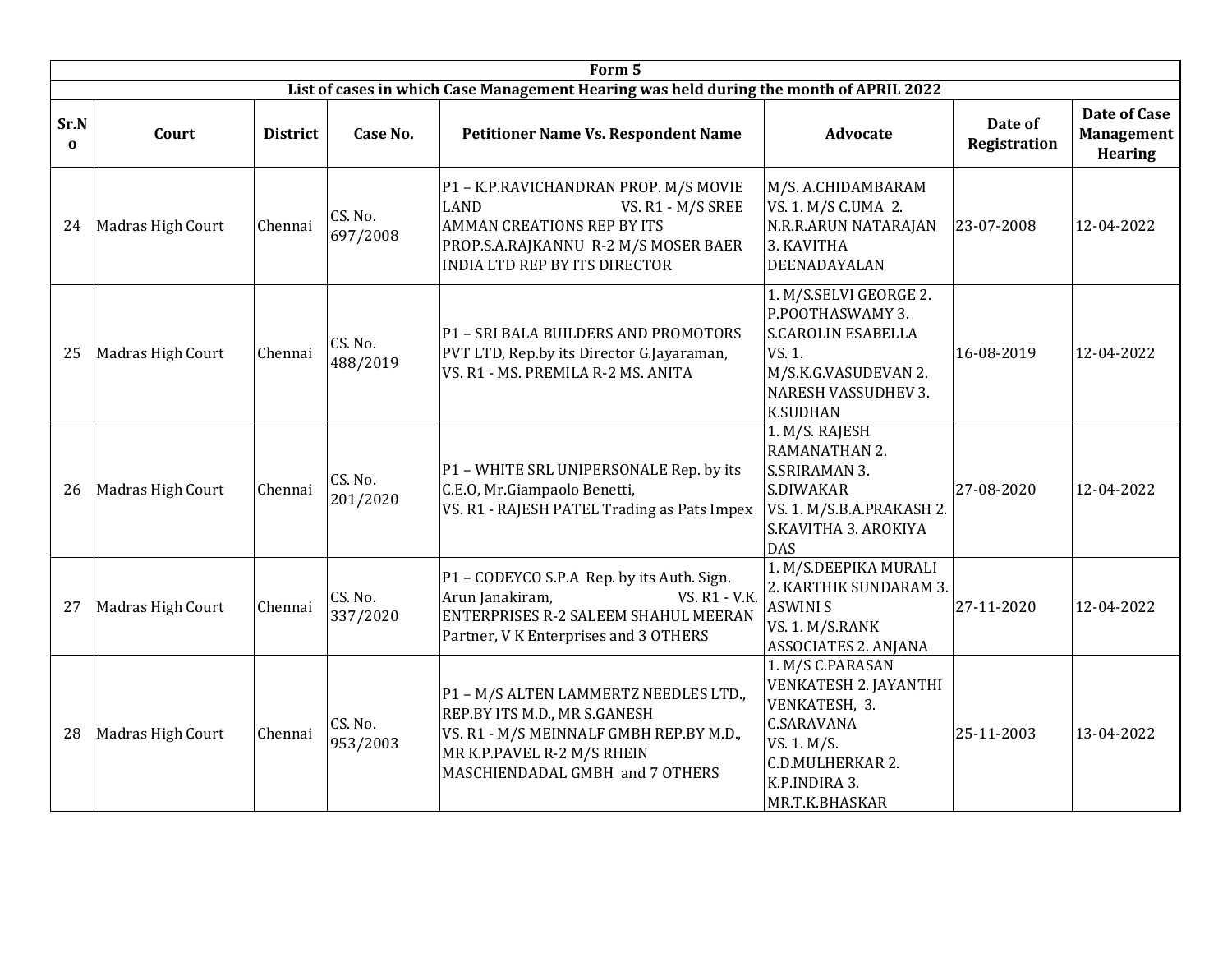|                  | Form 5            |                 |                     |                                                                                                                                                                                                               |                                                                                                                                                              |                         |                                                     |  |  |  |  |
|------------------|-------------------|-----------------|---------------------|---------------------------------------------------------------------------------------------------------------------------------------------------------------------------------------------------------------|--------------------------------------------------------------------------------------------------------------------------------------------------------------|-------------------------|-----------------------------------------------------|--|--|--|--|
|                  |                   |                 |                     | List of cases in which Case Management Hearing was held during the month of APRIL 2022                                                                                                                        |                                                                                                                                                              |                         |                                                     |  |  |  |  |
| Sr.N<br>$\Omega$ | Court             | <b>District</b> | Case No.            | <b>Petitioner Name Vs. Respondent Name</b>                                                                                                                                                                    | <b>Advocate</b>                                                                                                                                              | Date of<br>Registration | Date of Case<br><b>Management</b><br><b>Hearing</b> |  |  |  |  |
| 29               | Madras High Court | Chennai         | CS. No.<br>908/2000 | P1 - I.T.C LIMITED, REP. BY ITS AUTHORISED<br><b>SIGNATORY</b><br>VS. $R1 -$<br>MAURYA HOTEL (MADRAS) PVT. LTD                                                                                                | 1. M/S.K.PREMCHANDAR<br>2. N.C.VISHAL 3.<br>R.PAVITHRA<br>VS. R1 - M/S.APR<br><b>ASSOCIATES</b>                                                              | 29-11-2000              | 18-04-2022                                          |  |  |  |  |
| 30               | Madras High Court | Chennai         | CS. No.<br>237/2019 | P1 - SUN TV NETWORK LTD, REP BY ITS<br>AUTHORISED SIGN, MR. M. JYOTHI BASU<br>VS. R1 - SILVERSTAR COMMUNICATIONS LTD<br><b>REP BY ITS DIRECTOR</b>                                                            | M/S. KING AND<br><b>PARTRIDGE</b><br>VS. 1. M/S.T.PAZHANIVEL<br>2. G.RAMADOSS 3.<br><b>K.MYILSAMY</b>                                                        | 02-04-2019              | 19-04-2022                                          |  |  |  |  |
| 31               | Madras High Court | Chennai         | CS. No.<br>121/2020 | P1 - M/S.TEEMAGE BUILDERS PVT. LTD.<br>Rep.by its Manager, Legal, Mr.G.B.Arun Jose,<br>VS. R1 - M/S.R.KRISHNAMURTHY AND CO.<br>Rep.by its Propr. R.Krishnamurthy, R-2 NBCC<br>(INDIA) LTD., Rep.by Auth.Sign. | 1. E.K.KUMARESAN 2.<br>K.NAGENDRA PRASAD 3.<br><b>G.PRABHU</b><br>VS. 1. M/S.A.SURESH<br>SELVA KUMAR 2. D.<br><b>MURTHY</b>                                  | 12-03-2020              | 19-04-2022                                          |  |  |  |  |
| 32               | Madras High Court | Chennai         | CS. No.<br>643/2008 | P1 - ULTRAMARINE AND PIGMENTS LTD, REP<br>BY N ASOKAN COMPANY SECRETARY<br>VS. R1 - M/S.ACH DEEN COTTAGE<br><b>INDUSTRIES</b>                                                                                 | 1. M/S. TD. SELVAN BABU<br>2. B POORNIMA KUMAR<br>VS. 1. M/S R.T.SHYAMALA<br>2. J.DEVI                                                                       | 03-07-2008              | 22-04-2022                                          |  |  |  |  |
| 33               | Madras High Court | Chennai         | CS. No.<br>128/2021 | P1 - AAVANOR SYSTEMS LLP, REPRESENTED<br>BY ITS PARTNER, MR.M.VENNIMALAI<br>VS. R1 - PERS ENTERPRISES PRIVATE<br><b>LIMITED</b>                                                                               | 1. M/S IYER AND THOMAS<br>2. H.KARTHIK SESHADRI<br>3. ELIZABETH SESHADRI<br>VS. 1. M/S.VIJAYAN<br><b>SUBRAMANIAN 2.</b><br><b>M.V.BHASKAR 3.</b><br>A.MURALI | 26-03-2021              | 22-04-2022                                          |  |  |  |  |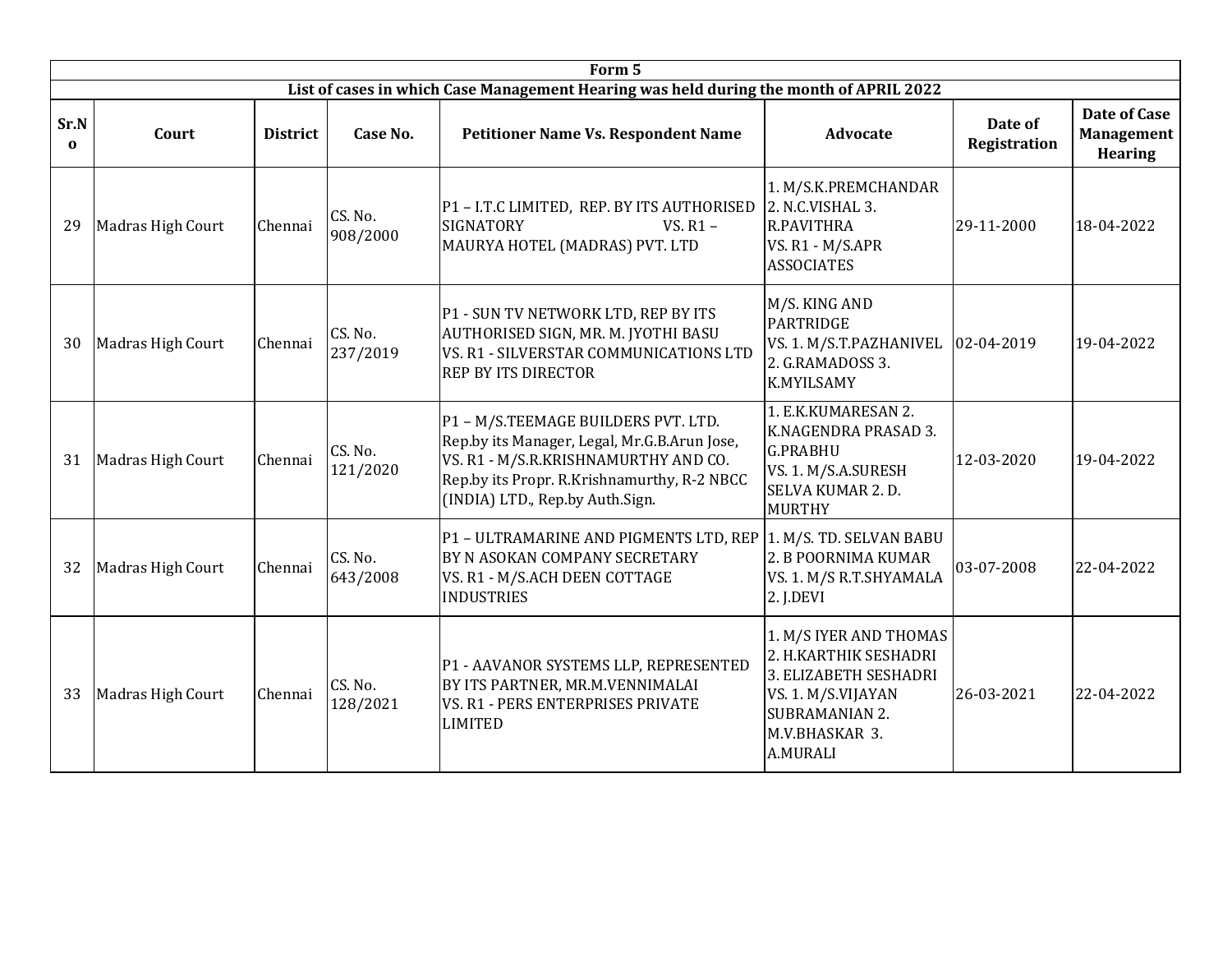|                  | Form 5            |                 |                             |                                                                                                                                                                                       |                                                                                                                                |                         |                                                     |  |  |  |  |  |  |
|------------------|-------------------|-----------------|-----------------------------|---------------------------------------------------------------------------------------------------------------------------------------------------------------------------------------|--------------------------------------------------------------------------------------------------------------------------------|-------------------------|-----------------------------------------------------|--|--|--|--|--|--|
|                  |                   |                 |                             | List of cases in which Case Management Hearing was held during the month of APRIL 2022                                                                                                |                                                                                                                                |                         |                                                     |  |  |  |  |  |  |
| Sr.N<br>$\Omega$ | Court             | <b>District</b> | Case No.                    | <b>Petitioner Name Vs. Respondent Name</b>                                                                                                                                            | <b>Advocate</b>                                                                                                                | Date of<br>Registration | Date of Case<br><b>Management</b><br><b>Hearing</b> |  |  |  |  |  |  |
| 34               | Madras High Court | Chennai         | CS.CD.<br>63/2022           | P1 - PERS ENTERPRISES PRIVATE LTD<br>REP.BY ITS CHIEF EXECUTIVE/DIRECTOR<br><b>MR.K.RAVIKUMAR</b><br>VS. R1 -<br>AAVANOR SYSTEMS LLP REP. BY ITS<br>MANAGING DIRECTOR MR.M.VENNIMALAI | M/S. VIJAYAN<br><b>SUBRAMANIAN</b><br>VS.                                                                                      | 29-03-2022              | 22-04-2022                                          |  |  |  |  |  |  |
| 35               | Madras High Court | Chennai         | CS. No.<br>685/2019         | P1 - K.K.RAMESH, Sole Propr. of M/s.KKR<br>Metal Components,<br>VS. R1 -<br>M/S.HDFC ERGO GENERAL INSURANCE CO.<br>LTD. Rep.by its Manager                                            | 1. M/S.S.VASUDEVAN 2.<br><b>K.KRISHNASWAMY 3.</b><br><b>R.VETRIVEL</b><br>VS. 1. M/S. S.M.VIVEK<br><b>ANANDH 2. S.SANTHOSH</b> | 29-11-2019              | 28-04-2022                                          |  |  |  |  |  |  |
| 36               | Madras High Court | Chennai         | CS. (Tr. CS) No.<br>29/2021 | P1 - HDFC ERGO GENERAL INSURANCE<br>COMPANY LTD, Rep.by POA K.Jeeva<br>VS. R1 - K.K.RAMESH                                                                                            | 1. M/S.THRIYAMBAK<br><b>J.KANNAN 2. AMRIT</b><br>SINGH 3. ROHAN<br><b>CHERIAN</b><br>VS.                                       | $ 03-02-2021 $          | 28-04-2022                                          |  |  |  |  |  |  |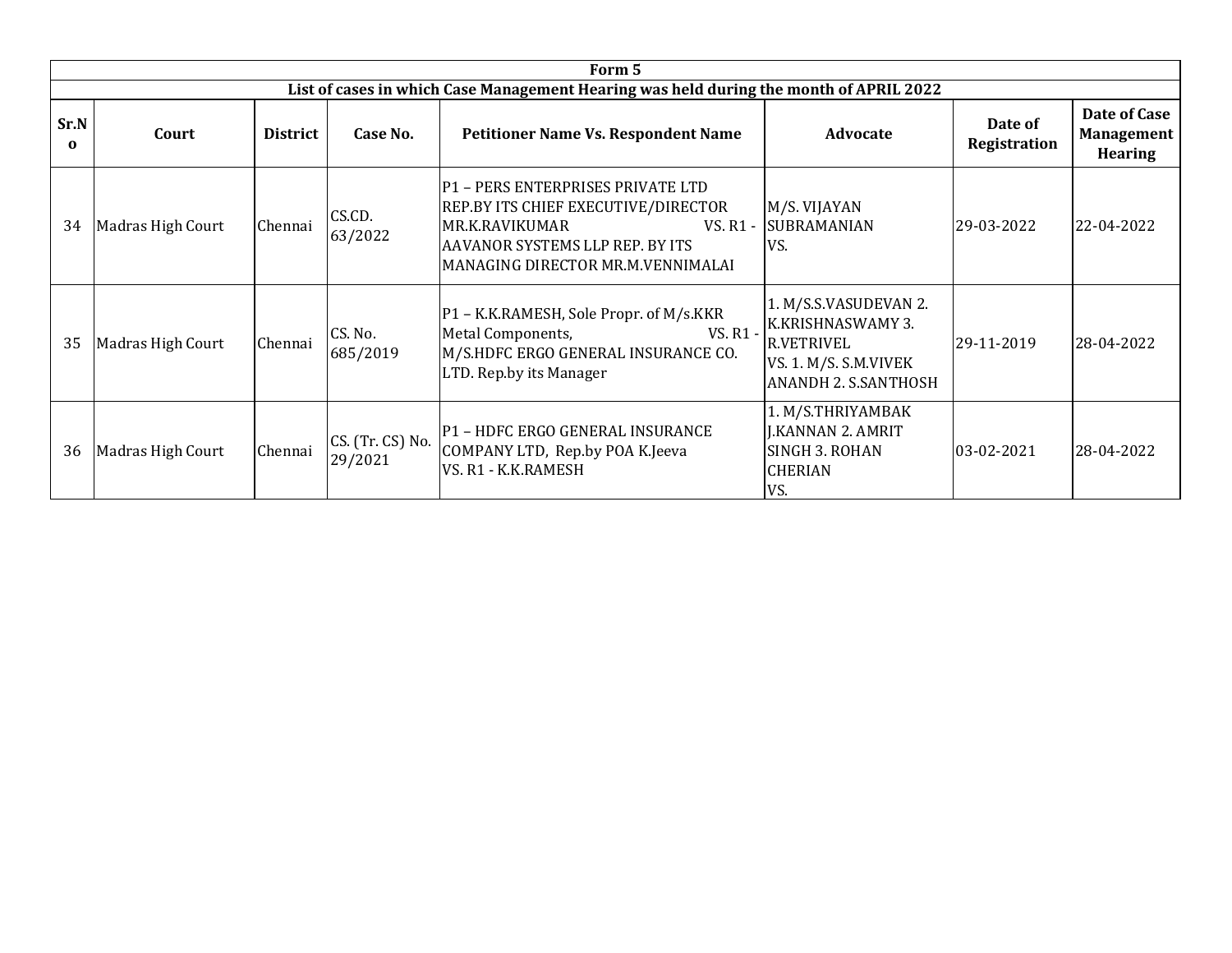|                |                      |                 |                     |                                                                                                                                                                                                                                                                                 | Form 6                                                                                                                      |                         |                                                                                                                                          |                            |                      |                                                         |                                       |                                                                             |                                     |
|----------------|----------------------|-----------------|---------------------|---------------------------------------------------------------------------------------------------------------------------------------------------------------------------------------------------------------------------------------------------------------------------------|-----------------------------------------------------------------------------------------------------------------------------|-------------------------|------------------------------------------------------------------------------------------------------------------------------------------|----------------------------|----------------------|---------------------------------------------------------|---------------------------------------|-----------------------------------------------------------------------------|-------------------------------------|
|                |                      |                 |                     |                                                                                                                                                                                                                                                                                 | Contested commercial cases disposed during the month of APRIL 2022                                                          |                         |                                                                                                                                          |                            |                      |                                                         |                                       |                                                                             |                                     |
| Sr.No          | Court                | <b>District</b> | Case No.            | <b>Petitioner Name Vs. Respondent</b><br>Name                                                                                                                                                                                                                                   | Advocate                                                                                                                    | Date of<br>Registration | Whether<br><b>Urgent Relief</b><br>was sought<br>and Pre-<br><b>Institution</b><br><b>Mediation</b><br>did not take<br>place<br>(Yes/No) | Date of<br><b>Decision</b> | Days for<br>disposal | Nature of<br><b>Disposal</b><br>(Contested/<br>Settled) | Date of<br>executi<br>on of<br>decree | Number of<br>days for<br>execution<br>of decree<br>from date<br>of decision | Act<br><b>Sectio</b><br>$\mathbf n$ |
| $\mathbf{1}$   | Madras High<br>Court | Chennai         | CS.CD.<br>119/2021  | P1 - P.VENUGOPAL TRADING AS<br>ANNAVILAAS,<br>VS.<br>R1 - S.SIVARAJ, TRADING AS<br>ANNAVILLASAM RAJ COMPLEX                                                                                                                                                                     | 1. MR.AVINESH 2. M/S<br>AGV LAW<br>ASSOCIATES<br>VS. 1.<br>M/S.S.RAVICHANDRAN<br>2. K.CHANDRASEKAR 3.<br>A.GOMATHI          | 07-12-2021              |                                                                                                                                          | 01-04-2022                 |                      | Decreed                                                 |                                       |                                                                             |                                     |
| $\overline{2}$ | Madras High<br>Court | Chennai         | CS.CD.<br>13/2021   | P1 - A.D.PADMASINGH ISAAC<br>PROPRIETOR, AACHI SPICES AND<br><b>FOODS</b> and Another<br>VS. R1 - MR.PETER SELVARAJ,<br>PROPRIETOR, AASIRS FOODS                                                                                                                                | 1. M/S. C.DANIEL, 2.<br><b>GLADYS DANIEL 3.</b><br><b>V.REVATHY</b><br>VS.                                                  | 05-07-2021              |                                                                                                                                          | 04-04-2022                 |                      | Decreed                                                 |                                       |                                                                             |                                     |
| 3              | Madras High<br>Court | Chennai         | CS. No.<br>153/2013 | P1 - M/S. R.S.INFOTAINMENT (P)<br>LTD, REP.BY ITS DIRECTOR<br>MR.R.JAYARAMAN<br>VS. R1 - M/S.PHOTON FACTORY,<br>REP.BY ITS PARTNER GAUTHAM<br>VASUDEV MENON R-2 M/S.<br><b>ESCAPE ARTISTS REP.BY ITS</b><br>PARTNER P.MADAN and 2<br><b>OTHERS</b>                              | 1. M/S.B.RAMESH BABU<br>2. A.VENKATESH KUMAR<br>VS. 1. M/S.ANAND ABDUL 07-03-2013<br>& VINODH ASSO 2.<br>M/S.T.S.BASKARAN   |                         |                                                                                                                                          | 05-04-2022                 |                      | Decreed                                                 |                                       |                                                                             |                                     |
| $\overline{4}$ | Madras High<br>Court | Chennai         | CS. No.<br>828/2016 | P1 - BEARDSELL LIMITED, rep.<br>by its Company Secretary,<br>K.Murali<br>VS. R1 -<br><b>BEARDSELL POLYMERS PVT LTD.</b><br>Rep. by its Authorized rep. Binay<br>Kumar Mohta R-2 BEARDSELL<br>EQUIPMENT Pvt Ltd., Rep. by its<br>Authorized rep Ajay Kumar Mohta<br>and 3 OTHERS | 1 M/S.ARUN C MOHAN 2.<br>VASUNDHARA ARUN 3.<br><b>BRINDA MOHAN</b><br>VS. 1. M/S.ADITHYA<br>REDDY 2. SWARNAM<br>RAJAGOPALAN | 02-11-2016              |                                                                                                                                          | 05-04-2022                 |                      | Decreed                                                 |                                       |                                                                             |                                     |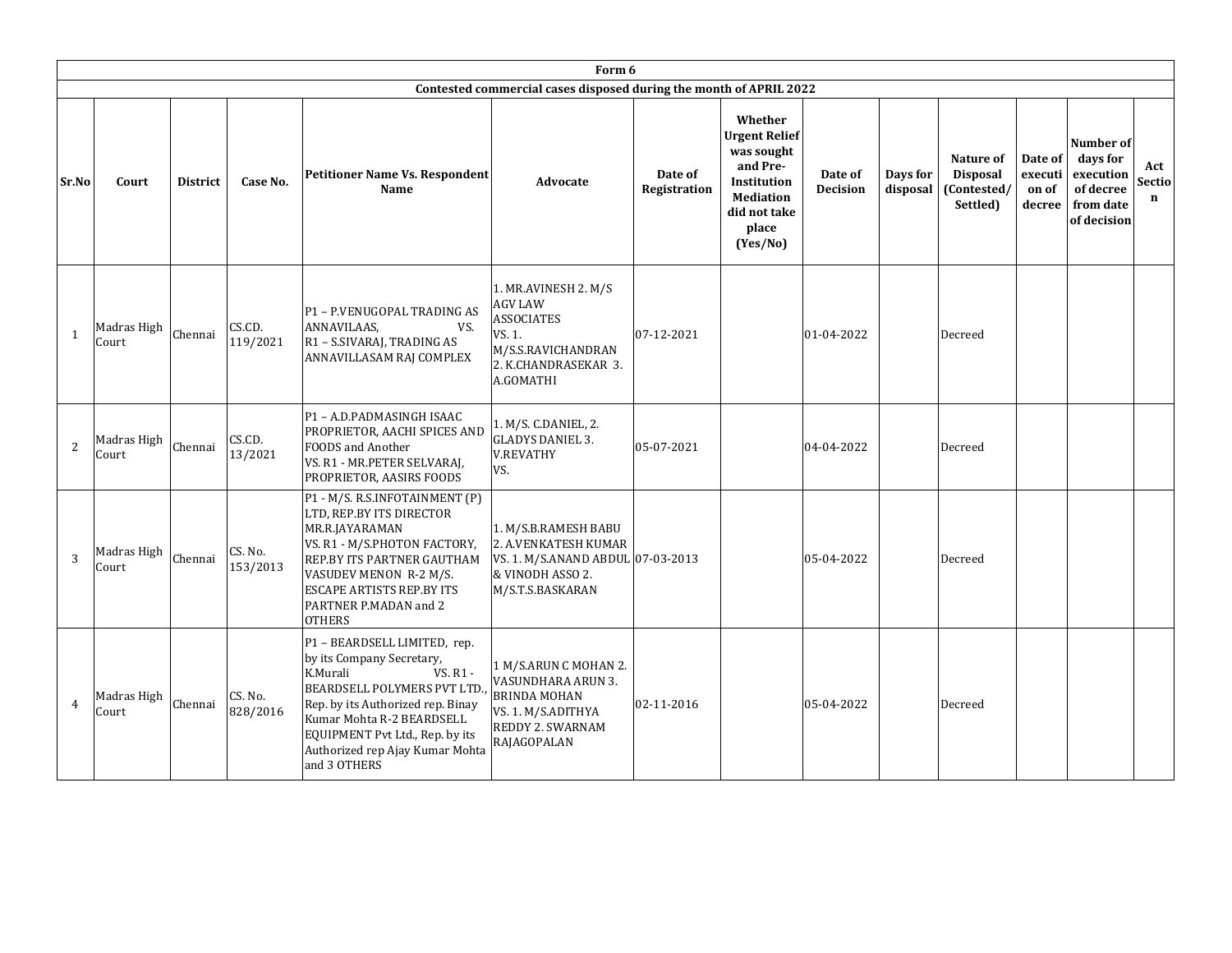|                | Form 6               |                 |                   |                                                                                                                                                                                                                                                                                                                    |                                                                                                                             |                         |                                                                                                                                   |                     |                      |                                                         |                                       |                                                                             |                    |
|----------------|----------------------|-----------------|-------------------|--------------------------------------------------------------------------------------------------------------------------------------------------------------------------------------------------------------------------------------------------------------------------------------------------------------------|-----------------------------------------------------------------------------------------------------------------------------|-------------------------|-----------------------------------------------------------------------------------------------------------------------------------|---------------------|----------------------|---------------------------------------------------------|---------------------------------------|-----------------------------------------------------------------------------|--------------------|
|                |                      |                 |                   |                                                                                                                                                                                                                                                                                                                    | Contested commercial cases disposed during the month of APRIL 2022                                                          |                         |                                                                                                                                   |                     |                      |                                                         |                                       |                                                                             |                    |
| Sr.No          | Court                | <b>District</b> | Case No.          | <b>Petitioner Name Vs. Respondent</b><br>Name                                                                                                                                                                                                                                                                      | Advocate                                                                                                                    | Date of<br>Registration | Whether<br><b>Urgent Relief</b><br>was sought<br>and Pre-<br>Institution<br><b>Mediation</b><br>did not take<br>place<br>(Yes/No) | Date of<br>Decision | Days for<br>disposal | Nature of<br><b>Disposal</b><br>(Contested/<br>Settled) | Date of<br>executi<br>on of<br>decree | Number of<br>days for<br>execution<br>of decree<br>from date<br>of decision | Act<br>Sectio<br>n |
| 5              | Madras High<br>Court | Chennai         | CS.CD.<br>2/2021  | P1 - ABIRAMI MEGA MALL<br>PRIVATE LIMITED, Rep. by its<br>Managing Director,<br>Mr.Sv.Rm.Ramanathan and 2<br><b>OTHERS</b><br>VS. $R1 - M/S$<br>NEMICHAND JHABAK,<br><b>PARTNERSHIP FIRM</b><br><b>REPRESENTED BY ITS PARTNER</b><br>MR. V.HITESH JHABAK R-2<br>MR.V.HITESH JHABAK PARTNER<br>M/S NEMICHAND JHABAK | 1. M/S.GUPTA AND RAVI,<br>2. C.MANOHAR GUPTA 3.<br>S.RAVI<br>VS.<br>M/S.A.CHIDAMBARAM                                       | 11-06-2021              |                                                                                                                                   | 05-04-2022          |                      | Decreed                                                 |                                       |                                                                             |                    |
| 6              | Madras High<br>Court | Chennai         | CS.CD.<br>8/2022  | P1 - A.D.PADMASINGH ISAAC<br>PROPRIETOR, AACHI SPICES AND<br><b>FOODS</b> and Another<br>VS. R1 - RASATHI FOOD<br>PRODUCTS AND MARKETING A<br>PARTNERSHIP FIRM HAVING<br>R.SIVAKUMAR A.YASIN,<br><b>D.SRINIVASAN PARTNERS</b>                                                                                      | 1. M/S. C.DANIEL 2.<br>GLADYS DANIEL 3.<br>V.REVATHY<br>VS. 1.<br>M/S.PCN.RAGHUPATHY<br>2. R.SATHISHKUMAR 3.<br>N.R.SRINATH | 24-01-2022              |                                                                                                                                   | 11-04-2022          |                      | Decreed                                                 |                                       |                                                                             |                    |
| $\overline{7}$ | Madras High<br>Court | Chennai         | CS.CD.<br>28/2022 | P1 - A.D.PADMASINGH ISAAC<br>PROPRIETOR, AACHI SPICES AND<br>FOODS and Another<br>VS. R1 - RA.YOGESHWARAN<br>PROPRIETOR, RAY FOODS                                                                                                                                                                                 | 1. M/S. C.DANIEL 2.<br><b>GLADYS DANIEL 3.</b><br><b>V.REVATHY</b><br>VS. 1.M/S.<br>M.BALASUBRAMANIAN<br>2. P.VENNITHARAN   | 21-02-2022              |                                                                                                                                   | 11-04-2022          |                      | Decreed                                                 |                                       |                                                                             |                    |
| 8              | Madras High<br>Court | Chennai         | CS.CD.<br>44/2022 | P1 - M/S G.A. FRAGRANCE, A<br>PARTNERSHIP FIRM<br><b>REPRESENTED BY ITS MANAGING</b><br>PARTNER MR. V.G.HIRUSAH<br>VS. R1 - N.SUMESH, TRADING AT<br>M/S LASMIYA COSMETICS                                                                                                                                          | M/S. N.DEVI<br>VS.<br>M/S.B.PATCHAIAPPAN                                                                                    | 09-03-2022              |                                                                                                                                   | 11-04-2022          |                      | Decreed                                                 |                                       |                                                                             |                    |
| $\mathbf{q}$   | Madras High<br>Court | Chennai         | CS.CD.<br>30/2022 | P1 - M/S R.K.GANAPATHI<br>CHETTIAR, REP. BY ITS PARTNER   M/S. RAMESH<br>A.SANKARANARAYANAN.<br>VS. R1 - KOTHAI DAIRY FARM R-2 VS. M/S.PRETHIKA. JA<br><b>SRI SIVASAKTHI OIL STORE</b>                                                                                                                             | GANAPATHY                                                                                                                   | 22-02-2022              |                                                                                                                                   | 12-04-2022          |                      | Decreed                                                 |                                       |                                                                             |                    |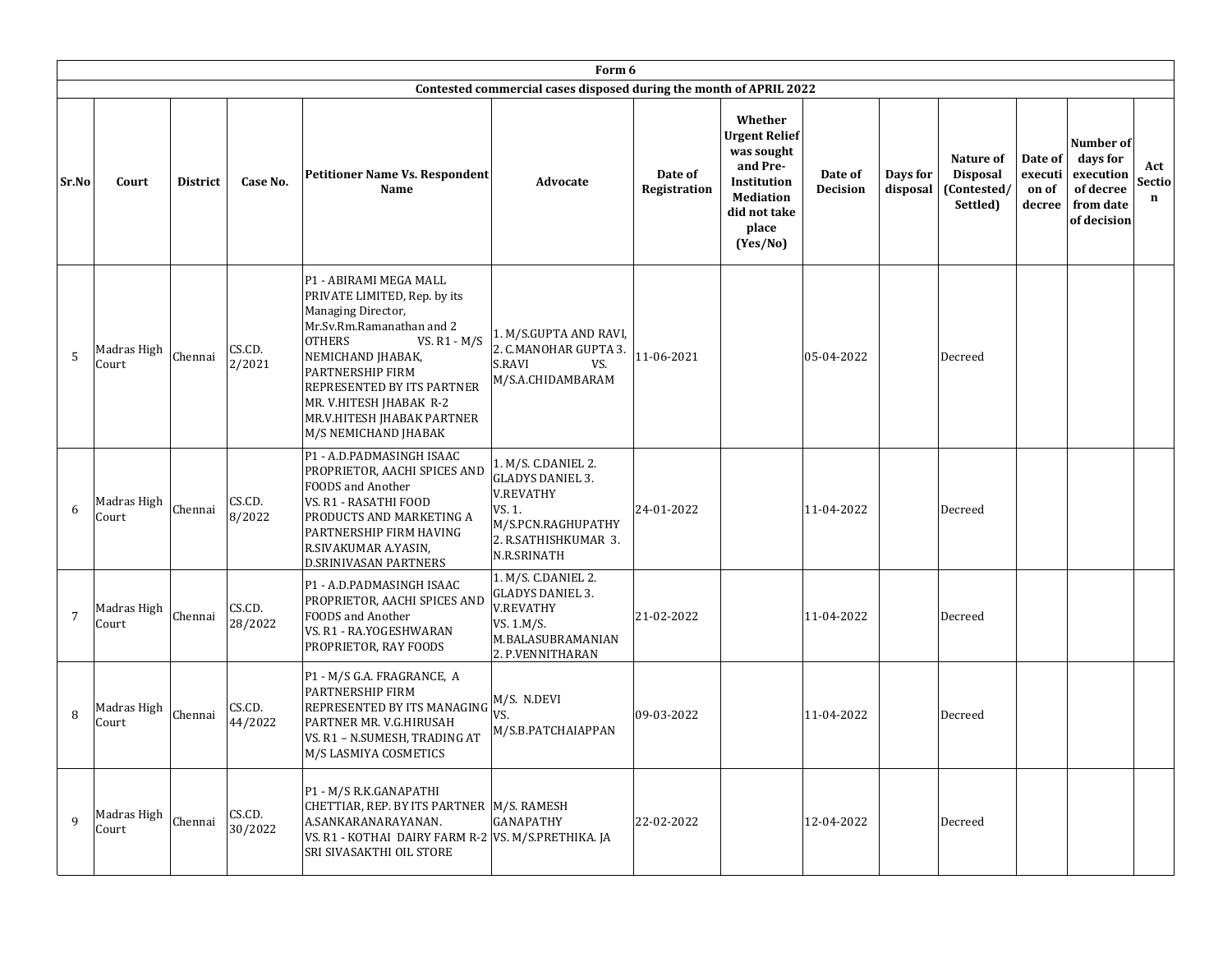|       | Form 6               |                 |                     |                                                                                                                                                                                                                                    |                                                                                                                                            |                         |                                                                                                                                   |                            |                      |                                                         |                                       |                                                                             |                              |
|-------|----------------------|-----------------|---------------------|------------------------------------------------------------------------------------------------------------------------------------------------------------------------------------------------------------------------------------|--------------------------------------------------------------------------------------------------------------------------------------------|-------------------------|-----------------------------------------------------------------------------------------------------------------------------------|----------------------------|----------------------|---------------------------------------------------------|---------------------------------------|-----------------------------------------------------------------------------|------------------------------|
|       |                      |                 |                     |                                                                                                                                                                                                                                    | Contested commercial cases disposed during the month of APRIL 2022                                                                         |                         |                                                                                                                                   |                            |                      |                                                         |                                       |                                                                             |                              |
| Sr.No | Court                | <b>District</b> | Case No.            | Petitioner Name Vs. Respondent<br>Name                                                                                                                                                                                             | Advocate                                                                                                                                   | Date of<br>Registration | Whether<br><b>Urgent Relief</b><br>was sought<br>and Pre-<br>Institution<br><b>Mediation</b><br>did not take<br>place<br>(Yes/No) | Date of<br><b>Decision</b> | Days for<br>disposal | Nature of<br><b>Disposal</b><br>(Contested/<br>Settled) | Date of<br>executi<br>on of<br>decree | Number of<br>days for<br>execution<br>of decree<br>from date<br>of decision | Act<br>Sectio<br>$\mathbf n$ |
| 10    | Madras High<br>Court | Chennai         | CS. No.<br>349/2019 | P1 - M/S.AIR TRAVEL<br><b>ENTERPRISES INDIA LIMITED</b><br>Rep.by its Regional Manager,<br>VS. R1 - S.THIRUMAL Propr.M/s.<br>T.P. S. Exports, R-2 T. LATHA<br>Authorised Sign, M/s.<br>T.P.S.Exports                               | 1. M/S.M.ABDUL RAZACK<br>2. V. VIVEK<br>VS.                                                                                                | 06-06-2019              |                                                                                                                                   | 13-04-2022                 |                      | Decreed                                                 |                                       |                                                                             |                              |
| 11    | Madras High<br>Court | Chennai         | CS.CD.<br>22/2021   | P1 - MRS.PREETHI, W/O<br>MR.DARMENDAR KUMAR JAIN, P-1. M/S<br>2 KOSMOS GLOBAL A<br><b>PROPRIETARY CONCERN</b><br><b>REPRESENTED BY ITS</b><br>PROPRIETOR MR. PIYUSH JAIN,<br>VS. R1 - MR.SURESH R.JAIN                             | N.NITHIANANDAM 2.<br>DEVI N 3. A.JAYARAMAN<br>VS. 1. M/S RAHUL K.JAIN<br>2. PRANAV P.JAIN                                                  | 20-07-2021              |                                                                                                                                   | 18-04-2022                 |                      | Decreed                                                 |                                       |                                                                             |                              |
| 12    | Madras High<br>Court | Chennai         | CS. No.<br>9/2020   | P1 - ZEE ENTERTAINMENT<br><b>ENTERPRISES LTD</b><br>VS. R1 - SIVANESWARAN Propr. of PARTRIDGE<br>M/s.Cinerama Studios, R-2<br>ARAVIND SRIDHAR Propr. of<br>Plugin Studios, R-3 M/S.YASODHA<br>FILMS Rep.by its Partner<br>Arumugam | M/S.KING AND<br>VS. 1. M/S.S.KARTHIKEI<br>BALAN 2. S.SHIVRAM 3.<br>LAKSHMIPRIYA<br>MUTHURAMALINGAM                                         | 08-01-2020              |                                                                                                                                   | 19-04-2022                 |                      | Decreed                                                 |                                       |                                                                             |                              |
| 13    | Madras High<br>Court | Chennai         | CS. No.<br>165/2021 | P1 - A.D.PADMASINGH ISAAC,<br>PROPRIETOR, AACHI SPICES AND<br>FOODS, and 2 OTHERS<br>VS. R1 - KARAKUDI AACHI<br><b>BIRIYANI</b>                                                                                                    | 1. M/S C.DANIEL 2.<br><b>GLADYS DANIEL</b><br>VS. 1.<br>M/S.S.N.ARUNKUMAR 2.<br>M.JAYANTHI                                                 | 22-04-2021              |                                                                                                                                   | 20-04-2022                 |                      | Decreed                                                 |                                       |                                                                             |                              |
| 14    | Madras High<br>Court | Chennai         | CS. No.<br>192/2015 | P1 - M/S.PURAVANKARA<br>PROJECTS LTD.<br>VS.<br>R1 - M/S.PURVAMITHRA<br>DEVELOPERS, PVT.LTD.                                                                                                                                       | 1. M/S.R.SATHISH<br>KUMAR 2.<br>R.CHANDRASUDAN 3.<br>G.RAMJI<br>VS. 1.<br>M/S.SRI&SHANKAR<br>ASSOCIATES 2.<br>R.UMASHANKAR 3.<br>M.SRIDEVI | 12-03-2015              |                                                                                                                                   | 21-04-2022                 |                      | Decreed                                                 |                                       |                                                                             |                              |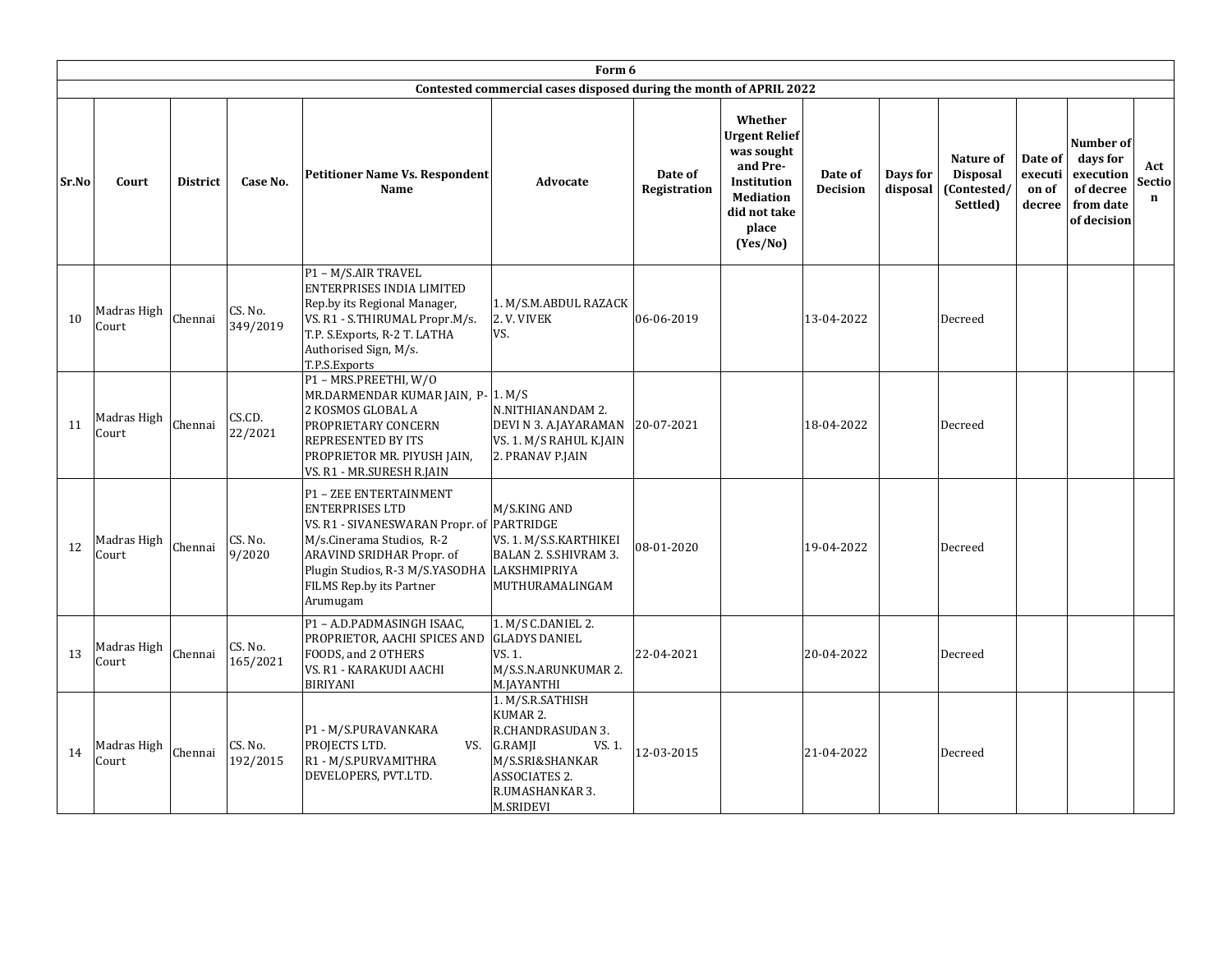|       |                      |                 |                     |                                                                                                                                                   | Form 6                                                                                                                                         |                         |                                                                                                                                   |                            |                      |                                                         |                                       |                                                                             |                              |
|-------|----------------------|-----------------|---------------------|---------------------------------------------------------------------------------------------------------------------------------------------------|------------------------------------------------------------------------------------------------------------------------------------------------|-------------------------|-----------------------------------------------------------------------------------------------------------------------------------|----------------------------|----------------------|---------------------------------------------------------|---------------------------------------|-----------------------------------------------------------------------------|------------------------------|
|       |                      |                 |                     |                                                                                                                                                   | Contested commercial cases disposed during the month of APRIL 2022                                                                             |                         |                                                                                                                                   |                            |                      |                                                         |                                       |                                                                             |                              |
| Sr.No | Court                | <b>District</b> | Case No.            | <b>Petitioner Name Vs. Respondent</b><br>Name                                                                                                     | <b>Advocate</b>                                                                                                                                | Date of<br>Registration | Whether<br><b>Urgent Relief</b><br>was sought<br>and Pre-<br>Institution<br><b>Mediation</b><br>did not take<br>place<br>(Yes/No) | Date of<br><b>Decision</b> | Days for<br>disposal | Nature of<br><b>Disposal</b><br>(Contested/<br>Settled) | Date of<br>executi<br>on of<br>decree | Number of<br>days for<br>execution<br>of decree<br>from date<br>of decision | Act<br>Sectio<br>$\mathbf n$ |
| 15    | Madras High<br>Court | Chennai         | CS. No.<br>235/2015 | P1 - M/S.AMBATTUR HOTELS<br>PRIVATE LIMITED, REP.BY<br>DIRECT VIJAY MOHANDAS<br>MAHTANEY,<br>VS. R1 -<br>THE FLYING ELEPHANT                      | 1. M/S.K.RAJASEKARAN<br>2. S.BALACHANDRAN 3.<br>A.SWAMINATHAN<br>VS. 1. M/S.D.C.JOLLY AND<br>L.RAJASEKAR                                       | 24-03-2015              |                                                                                                                                   | 22-04-2022                 |                      | Decreed                                                 |                                       |                                                                             |                              |
| 16    | Madras High<br>Court | Chennai         | CS.CD.<br>129/2021  | P1 - A.D.PADMASINGH ISAAC<br>PROPRIETOR, AACHI SPICES AND<br><b>FOODS</b><br>VS. R1 -<br><b>MASALA FOOD PRODUCTS</b><br><b>PRIVATE LIMITED</b>    | 1. M/S C.DANIEL 2.<br><b>GLADYS DANIEL 3.</b><br><b>V.REVATHY</b><br>VS. 1.<br>M/S.A.SWAMINATHAN 2<br>M. AARUSEELA<br>SUDHAKAR 3.<br>A.PRAKASH | 15-12-2021              |                                                                                                                                   | 25-04-2022                 |                      | Decreed                                                 |                                       |                                                                             |                              |
| 17    | Madras High<br>Court | Chennai         | CS.CD.<br>55/2022   | P1 - M/S KALEESUWARI<br>REFINERY PRIVATE LIMITED,<br>IREPRESENTED BY ITS MANAGER<br>(LEGAL) MR.A.SARAVANAN<br>VS. R1 - M/S BANSIWALA<br>PRODUCTS, | 1. M/S.VIJAYAN<br><b>SUBRAMANIAN 2.</b><br>M.V.BHASKAR 3.<br>A.MURALI<br>VS.                                                                   | 10-03-2021              |                                                                                                                                   | 25-04-2022                 |                      | Decreed                                                 |                                       |                                                                             |                              |
| 18    | Madras High<br>Court | Chennai         | CS. No.<br>477/2017 | P1 - M/S.INDIAN OIL<br>CORPORATION LTD, REp.by its<br>Senior Manager/POA<br>VS. R1 - R.THIRUMALAI Sole<br>Proprietrix Shri Maruthi Agencies,      | M/S.MOHAMMED FAYAZ<br>ALI<br>VS. 1.<br>M/S.S.RAVEEKUMAR 2.<br>M.HARIHARAN                                                                      | 21-06-2017              |                                                                                                                                   | 26-04-2022                 |                      | Decreed                                                 |                                       |                                                                             |                              |
| 19    | Madras High<br>Court | Chennai         | CS. No.<br>475/2013 | P1 - ANSARI ESTATE PVT.LTD<br>REP.BY ITS MANAGING DIRECTOR 2. K.GANESAN<br>N.M.MOHAMMED THAMEEMUL<br><b>ANSARI</b><br>VS. R1 -<br>MAHADEVAN       | 1. M/S.K.ASHOK KUMAR<br>V. 1. M/S.M.S.BHARATH<br>2. K.PREMCHANDAR 3.<br><b>GOWRI TIRUMURTI</b>                                                 | 16-07-2013              |                                                                                                                                   | 29-04-2022                 |                      | Decreed                                                 |                                       |                                                                             |                              |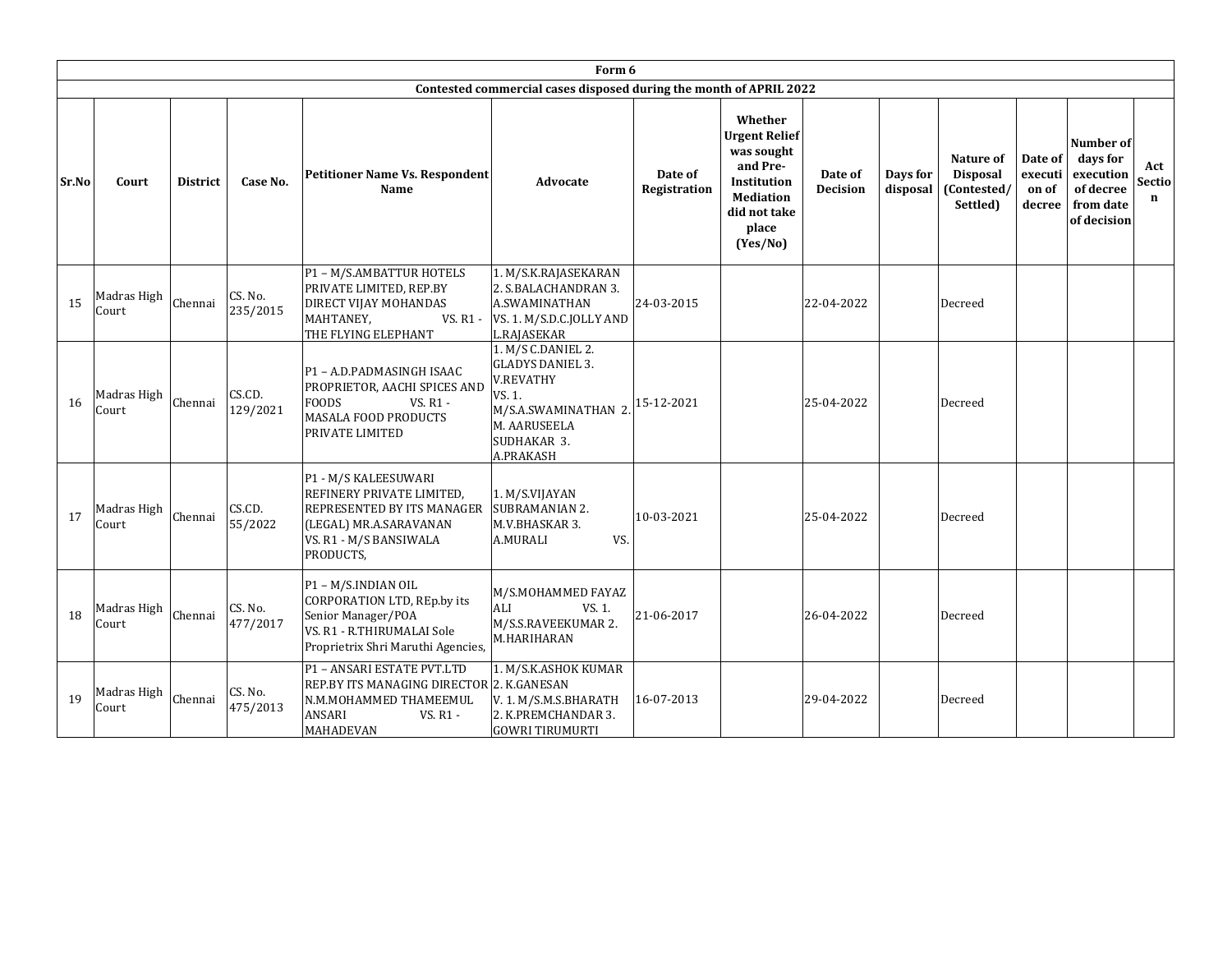|              | Form 7                                                                                                                                                                                                                                                                                       |  |  |  |  |  |  |  |  |  |  |  |
|--------------|----------------------------------------------------------------------------------------------------------------------------------------------------------------------------------------------------------------------------------------------------------------------------------------------|--|--|--|--|--|--|--|--|--|--|--|
|              | Summary of Commercial Cases during the month of APRIL 2022                                                                                                                                                                                                                                   |  |  |  |  |  |  |  |  |  |  |  |
| <b>Sr.No</b> | <b>Total number of</b><br>Total number of cases<br><b>Total number of cases</b><br><b>Total number of</b><br>pending at the end of<br>pending on the 1st day<br>cases instituted<br>cases disposed<br>District<br>Court<br>during the month<br>during the month<br>the month<br>of the month |  |  |  |  |  |  |  |  |  |  |  |
|              | High Court Commercial<br>Chennai<br>29<br>754<br>45<br>738<br>Division                                                                                                                                                                                                                       |  |  |  |  |  |  |  |  |  |  |  |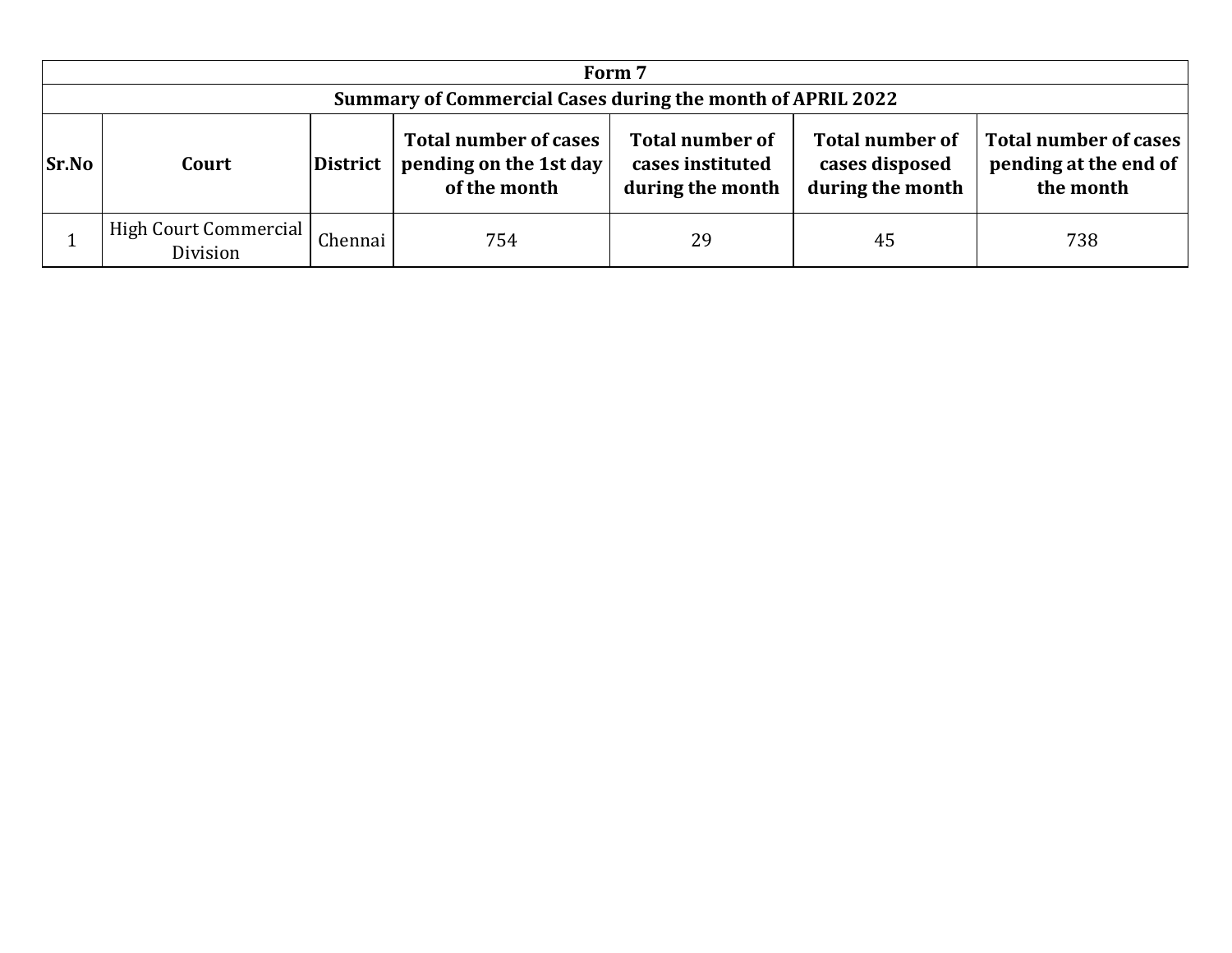#### **APRIL 2022**

## **COMMERCIAL APPELLATE DIVISION OF MADRAS HIGH COURT**

|       | Form 1                                                                                                                                                                                                                               |         |            |            |            |            |            |            |            |  |  |
|-------|--------------------------------------------------------------------------------------------------------------------------------------------------------------------------------------------------------------------------------------|---------|------------|------------|------------|------------|------------|------------|------------|--|--|
|       | List of cases e-filed/e-mail during the month of APRIL 2022                                                                                                                                                                          |         |            |            |            |            |            |            |            |  |  |
| Sr.No | <b>Petitioner Name</b><br>Advocate<br>Date of<br>Date of e-<br>Advocate<br>Mobile<br><b>Vs. Respondent</b><br><b>Advocate</b><br>District   Case No.<br>Court<br>Registration<br>filing<br>E-mail Id<br><b>Number</b><br><b>Name</b> |         |            |            |            |            |            |            |            |  |  |
|       | <b>High Court Commercial</b><br>Appellate                                                                                                                                                                                            | Chennai | <b>NIL</b> | <b>NIL</b> | <b>NIL</b> | <b>NIL</b> | <b>NIL</b> | <b>NIL</b> | <b>NIL</b> |  |  |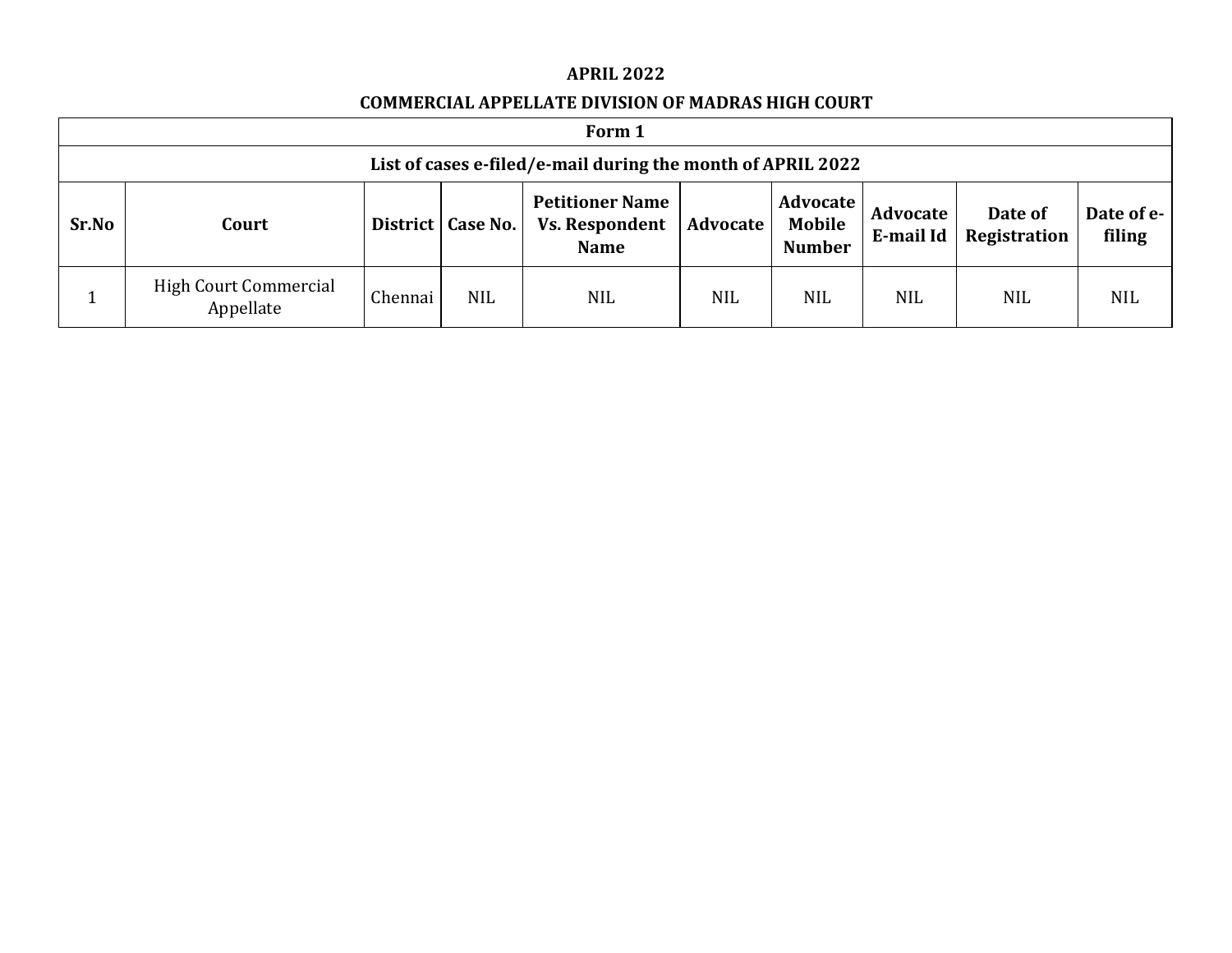|                  | Form 2                                                                                                                                                                                        |         |            |            |            |            |            |  |  |  |  |  |
|------------------|-----------------------------------------------------------------------------------------------------------------------------------------------------------------------------------------------|---------|------------|------------|------------|------------|------------|--|--|--|--|--|
|                  | List of cases in which e-payment of Court fees was made during the month of APRIL 2022                                                                                                        |         |            |            |            |            |            |  |  |  |  |  |
| Sr.N<br>$\bf{0}$ | Date of e-<br><b>Petitioner Name</b><br>Date of<br><b>Vs. Respondent</b><br>payment of<br>District   Case No.<br>Advocate<br>Court<br><b>Registration</b><br><b>Court Fees</b><br><b>Name</b> |         |            |            |            |            |            |  |  |  |  |  |
|                  | <b>High Court Commercial</b><br>Appellate                                                                                                                                                     | Chennai | <b>NIL</b> | <b>NIL</b> | <b>NIL</b> | <b>NIL</b> | <b>NIL</b> |  |  |  |  |  |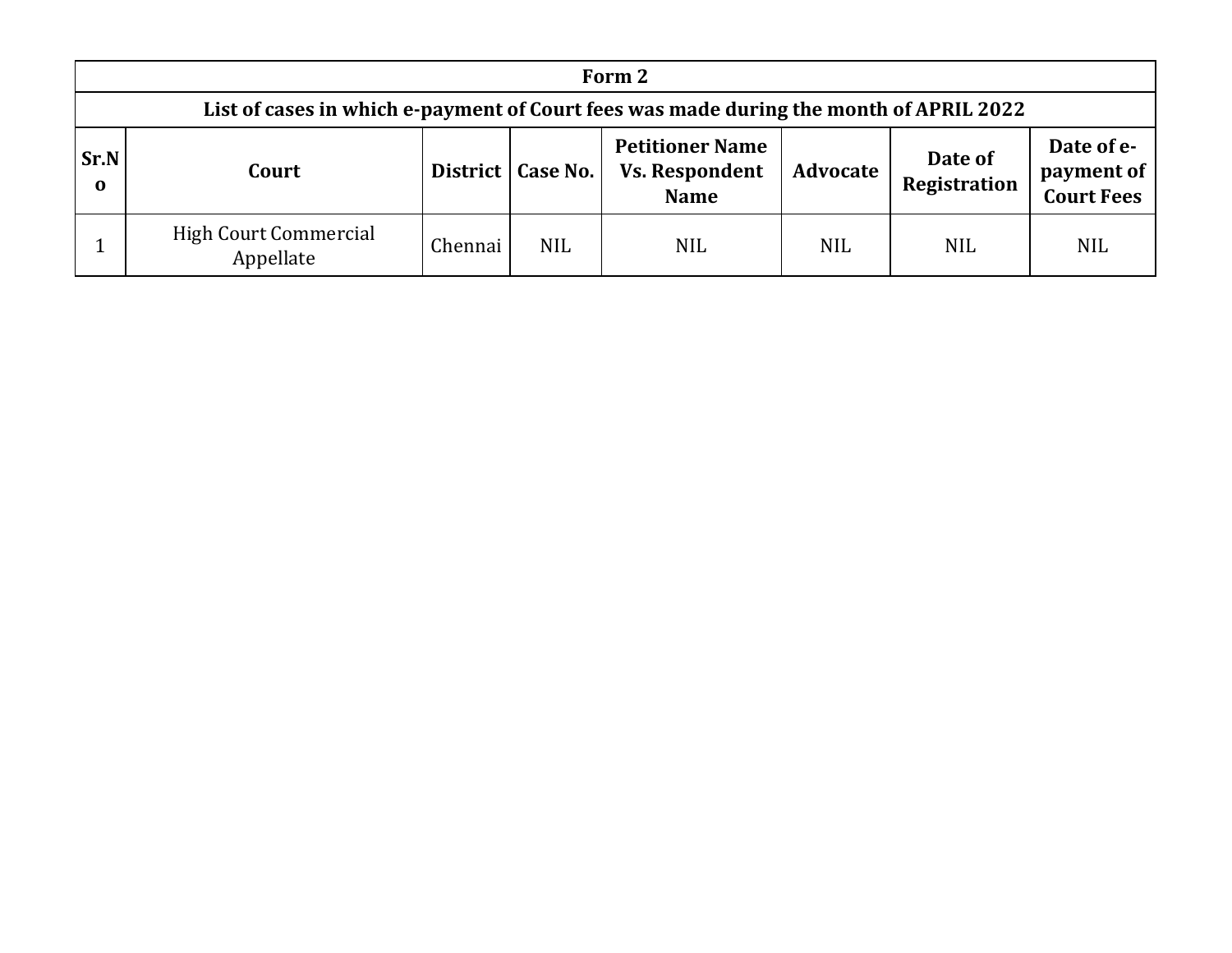|                      | Form 3                                                                                              |         |                     |                                                            |            |                                |                                                              |  |  |  |  |  |
|----------------------|-----------------------------------------------------------------------------------------------------|---------|---------------------|------------------------------------------------------------|------------|--------------------------------|--------------------------------------------------------------|--|--|--|--|--|
|                      | List of cases in which Electronic Service of Process has taken place during the month of APRIL 2022 |         |                     |                                                            |            |                                |                                                              |  |  |  |  |  |
| Sr.N <br>$\mathbf 0$ | Court                                                                                               |         | District   Case No. | <b>Petitioner</b><br>Name Vs.<br>Respondent<br><b>Name</b> | Advocate   | Date of<br><b>Registration</b> | Date of<br>Electronic<br><b>Service of</b><br><b>Process</b> |  |  |  |  |  |
|                      | High Court Commercial Appellate                                                                     | Chennai | <b>NIL</b>          | <b>NIL</b>                                                 | <b>NIL</b> | NIL                            | <b>NIL</b>                                                   |  |  |  |  |  |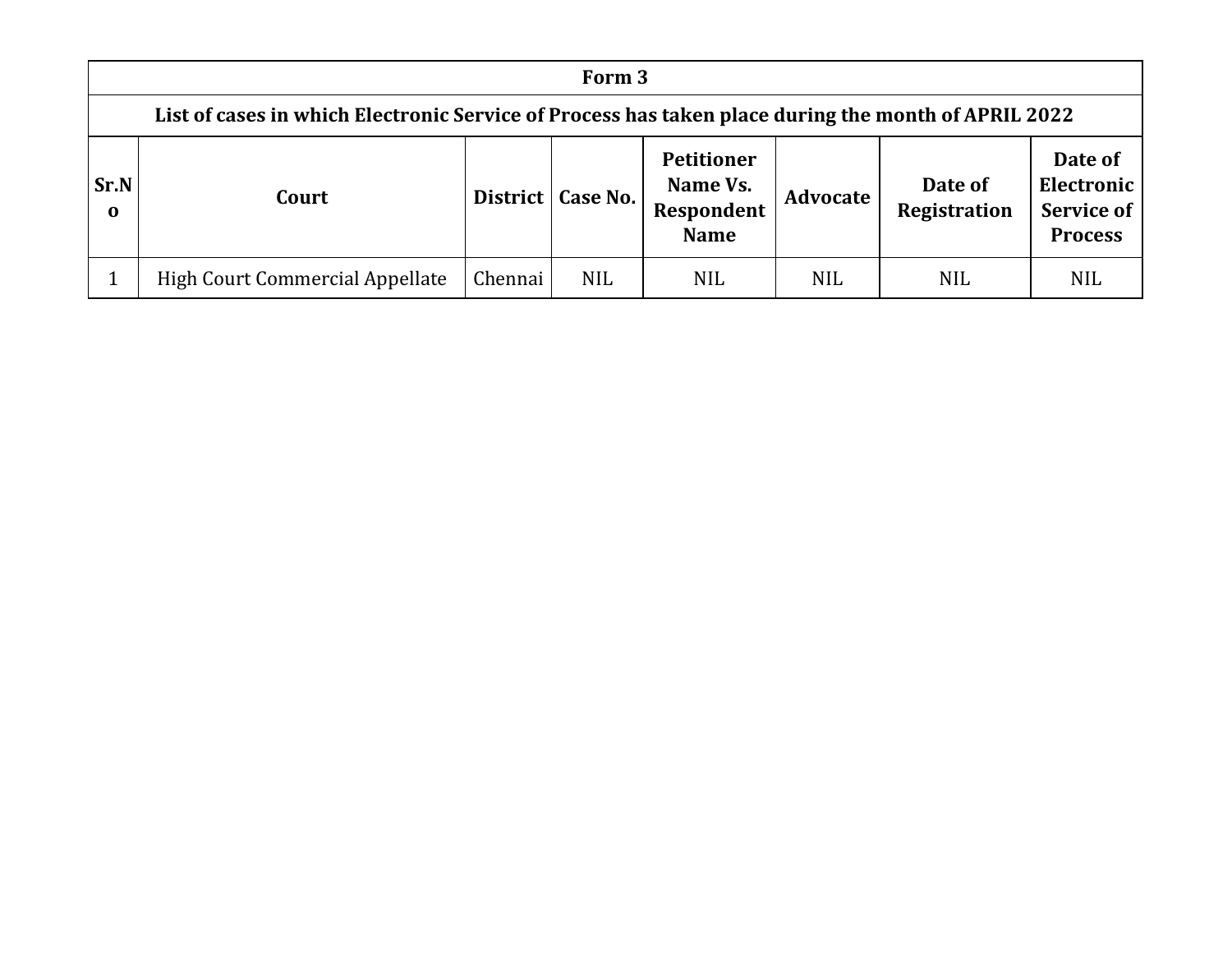|                         | Form 4                                                                                                                                                   |         |            |            |            |            |  |  |  |  |  |
|-------------------------|----------------------------------------------------------------------------------------------------------------------------------------------------------|---------|------------|------------|------------|------------|--|--|--|--|--|
|                         | List of total no. of cases randomly allocated during the month of APRIL 2022                                                                             |         |            |            |            |            |  |  |  |  |  |
| <b>Sr.N</b><br>$\bf{0}$ | <b>Case Count (No. of</b><br>Case<br>Court<br><b>District</b><br><b>Court No.</b><br>cases randomly<br>Court<br><b>Type</b><br><b>Name</b><br>allocated) |         |            |            |            |            |  |  |  |  |  |
|                         | <b>High Court Commercial</b><br>Appellate                                                                                                                | Chennai | <b>NIL</b> | <b>NIL</b> | <b>NIL</b> | <b>NIL</b> |  |  |  |  |  |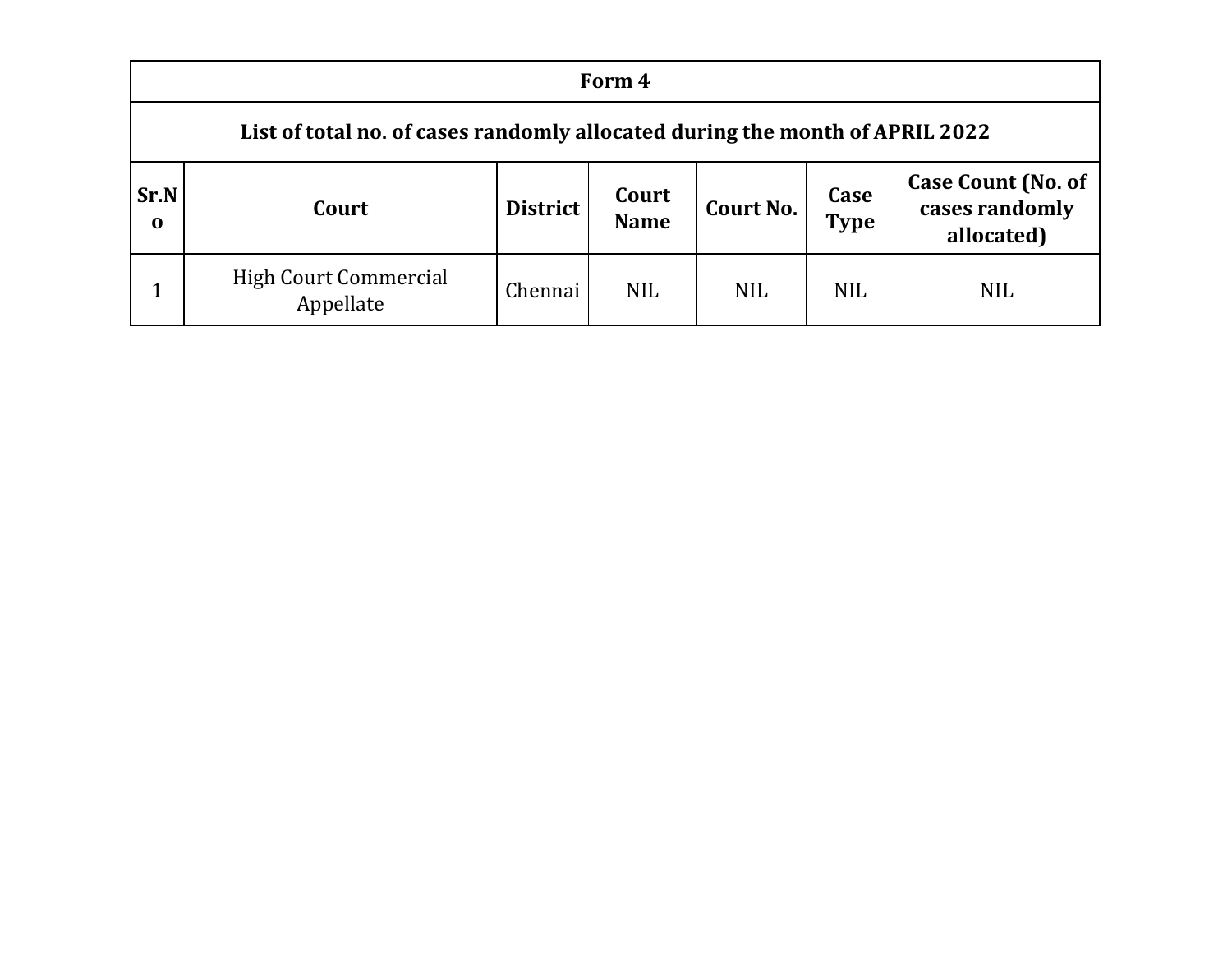|                         | Form 5                                                                                 |         |                     |                                                                |            |                         |                                                     |  |  |  |  |  |
|-------------------------|----------------------------------------------------------------------------------------|---------|---------------------|----------------------------------------------------------------|------------|-------------------------|-----------------------------------------------------|--|--|--|--|--|
|                         | List of cases in which Case Management Hearing was held during the month of APRIL 2022 |         |                     |                                                                |            |                         |                                                     |  |  |  |  |  |
| <b>Sr.N</b><br>$\bf{0}$ | Court                                                                                  |         | District   Case No. | <b>Petitioner Name</b><br><b>Vs. Respondent</b><br><b>Name</b> | Advocate   | Date of<br>Registration | Date of Case<br><b>Management</b><br><b>Hearing</b> |  |  |  |  |  |
|                         | <b>High Court Commercial</b><br>Appellate                                              | Chennai | <b>NIL</b>          | <b>NIL</b>                                                     | <b>NIL</b> | <b>NIL</b>              | <b>NIL</b>                                          |  |  |  |  |  |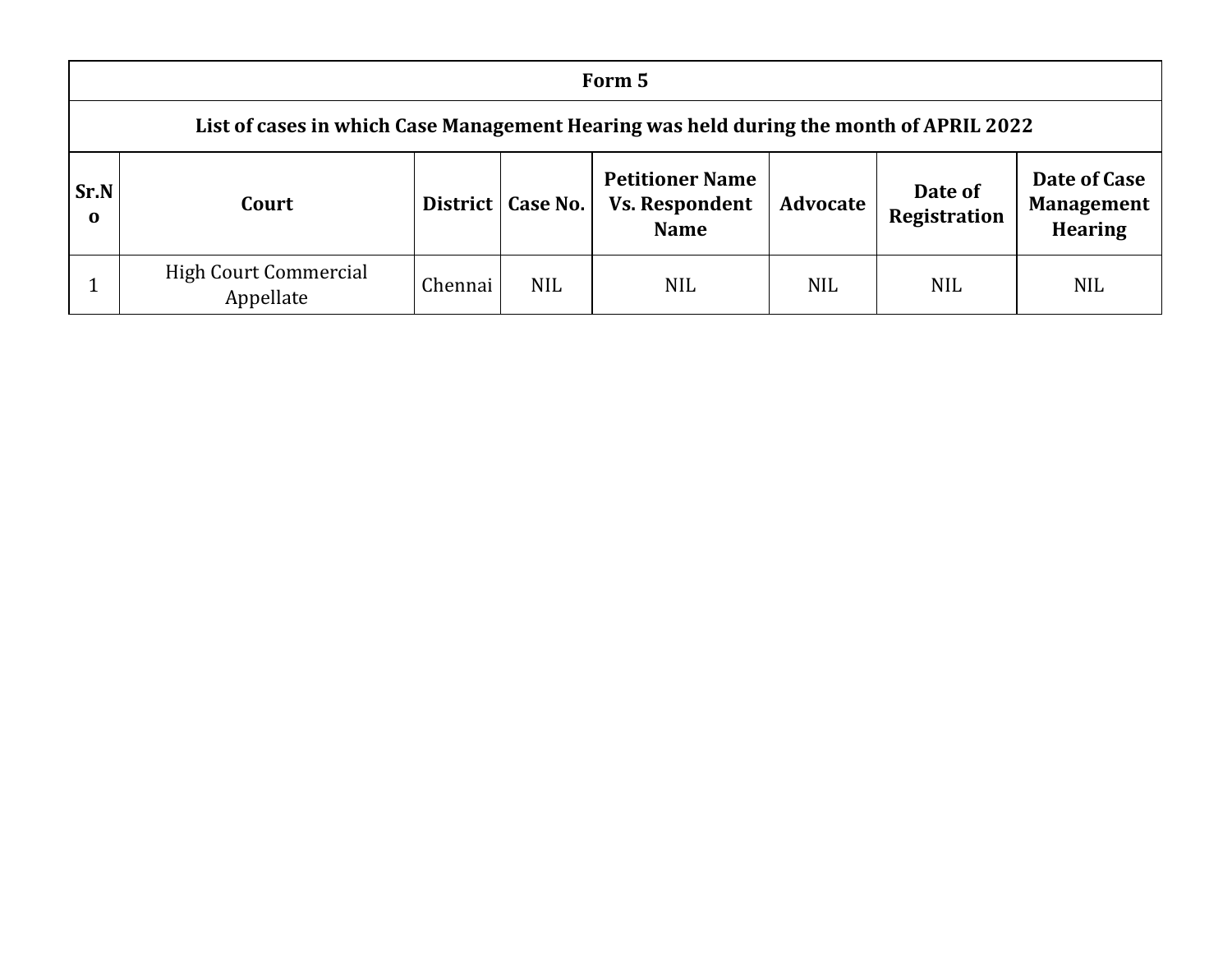|                  | Form 6                                           |                 |                     |                                                                                                                                                                                                                                                                                           |                                                             |                         |                                                                                 |                            |                    |                                                               |                                          |                                                          |                    |
|------------------|--------------------------------------------------|-----------------|---------------------|-------------------------------------------------------------------------------------------------------------------------------------------------------------------------------------------------------------------------------------------------------------------------------------------|-------------------------------------------------------------|-------------------------|---------------------------------------------------------------------------------|----------------------------|--------------------|---------------------------------------------------------------|------------------------------------------|----------------------------------------------------------|--------------------|
|                  |                                                  |                 |                     | Contested commercial cases disposed during the month of APRIL 2022                                                                                                                                                                                                                        |                                                             |                         |                                                                                 |                            |                    |                                                               |                                          |                                                          |                    |
| Sr.N<br>$\bf{0}$ | Court                                            | <b>District</b> | Case No.            | Petitioner Name Vs. Respondent Name                                                                                                                                                                                                                                                       | Advocate                                                    | Date of<br>Registration | Whether<br>Urgent<br><b>Relief was</b><br>sought<br>and Pre-<br>Institutio<br>n | Date of<br><b>Decision</b> | Days<br>for<br>sal | Nature of<br><b>Disposal</b><br>dispo (Contested/S<br>ettled) | of<br>execul<br>tion<br>of<br>decre<br>e | Date Numb<br>er of<br>days<br>for<br>execu<br>tion<br>of | Act<br>Secti<br>on |
| 1                | <b>High Court</b><br>Commercial Appellate        | Chennai         | OSA CAD.<br>48/2022 | M/S.INDIAN OIL CORPORATION LTD<br>Southern Regiional Office, at No.139, Nungambakkam<br>High Road, Chennai 600 034.<br><b>VIVEKANANDAN</b><br>S/o.Mr.Kamalakannan, No.12, Srinivasa Perumal<br>Sannathi 3rd Street, Royapettah, Chennai 600 014. & 4<br><b>OTHERS</b>                     | M/S.AAV<br><b>PARTNERS</b><br>M/S.GEORGE<br><b>CHERIYAN</b> | 24-03-2022              |                                                                                 | 04-04-2022                 | 11                 | <b>CONTESTED</b>                                              |                                          |                                                          |                    |
| 2                | <b>High Court</b><br><b>Commercial Appellate</b> | Chennai         | OSA CAD.<br>49/2022 | INDIAN OIL CORPORATION LIMITED<br>Rep. by its Chief Manager(RS), and Power Agent,<br>Mr.K.Judson, No.500, Anna Salai, Teynampet, Chennai<br>18.<br><b>VS</b><br><b>VIVEKANANDAN</b><br>S/o.Mr.Kamalakannan, No.12, Srinivasa Perumal<br>Sannathi 3rd Street, Royapettah, Chennai 600 014. | M/S.AAV<br><b>PARTNERS</b><br>M/S.GEORGE<br><b>CHERIYAN</b> | 24-03-2022              |                                                                                 | 04-04-2022                 | 11                 | <b>CONTESTED</b>                                              |                                          |                                                          |                    |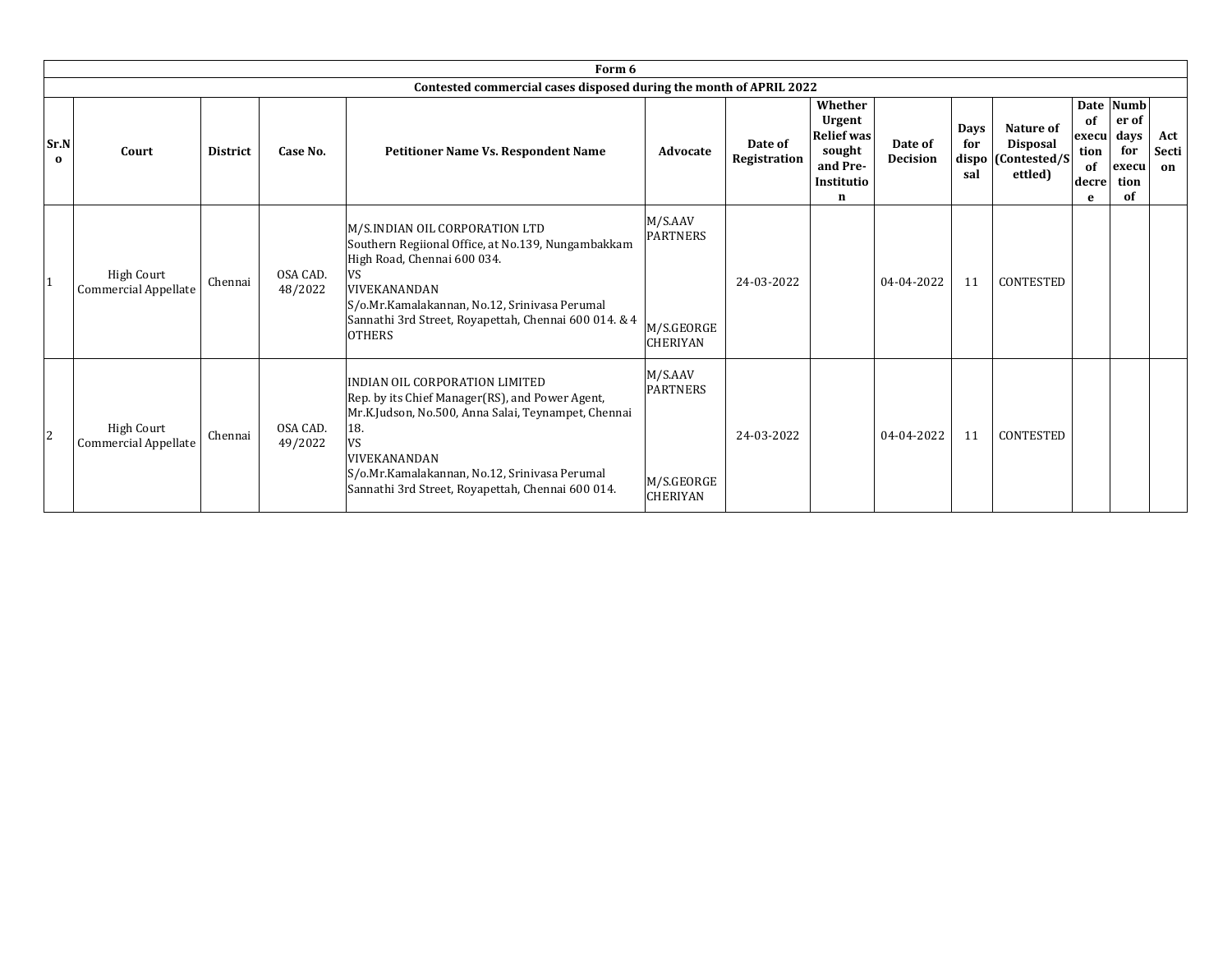|                  | Form 7                                                     |         |                                                                                                           |                  |                                                       |                                                             |  |  |  |  |  |
|------------------|------------------------------------------------------------|---------|-----------------------------------------------------------------------------------------------------------|------------------|-------------------------------------------------------|-------------------------------------------------------------|--|--|--|--|--|
|                  | Summary of Commercial Cases during the month of APRIL 2022 |         |                                                                                                           |                  |                                                       |                                                             |  |  |  |  |  |
| Sr.N<br>$\Omega$ | <b>Court</b>                                               |         | Total number of cases Total number of<br>District pending on the 1st day cases instituted<br>of the month | during the month | Total number of<br>cases disposed<br>during the month | Total number of cases<br>pending at the end of<br>the month |  |  |  |  |  |
|                  | <b>High Court Commercial</b><br>Appellate                  | Chennai | 157                                                                                                       | 13               |                                                       | 168                                                         |  |  |  |  |  |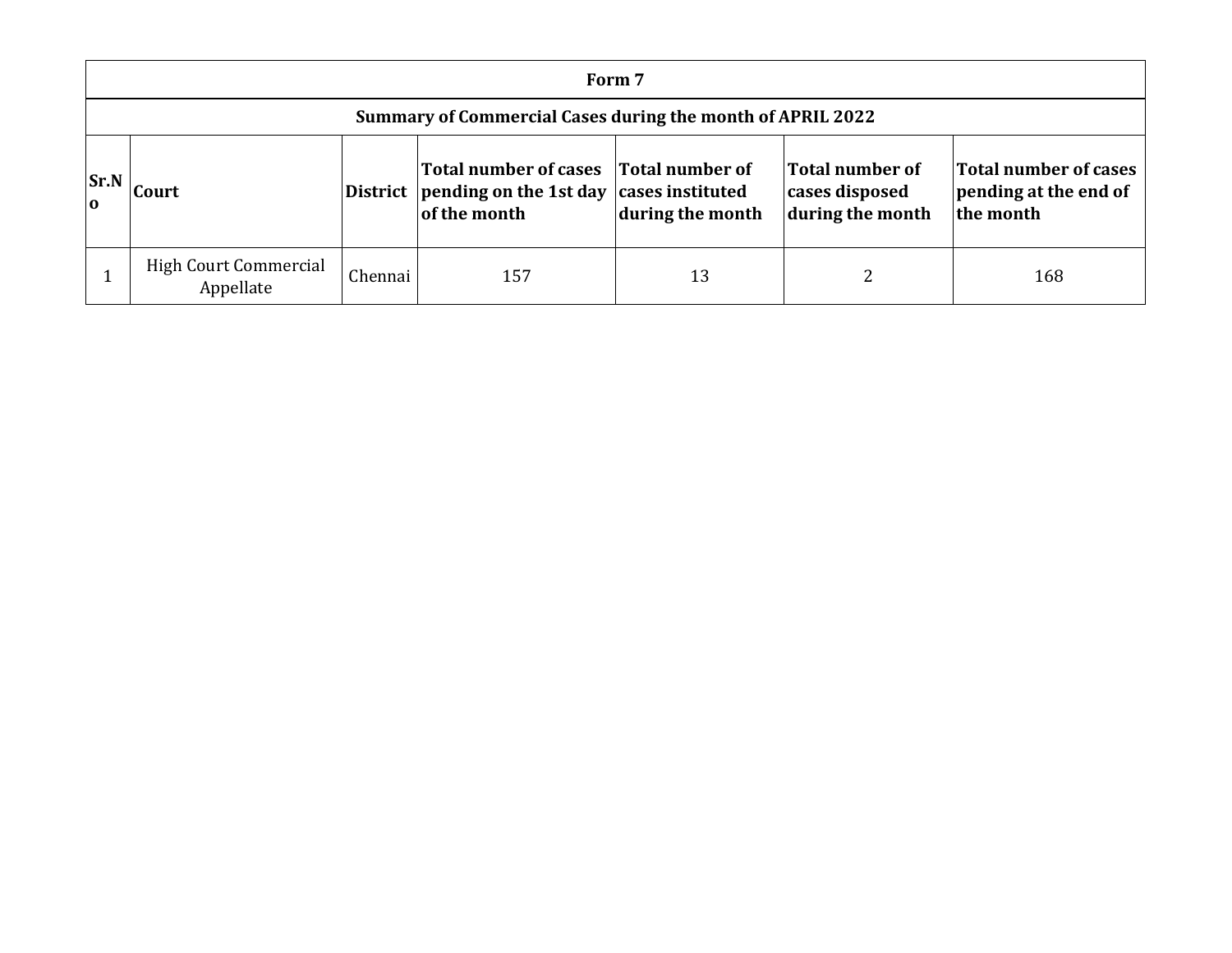## **APRIL 2022**

## **COMMERCIAL APPELLATE DIVISION OF MADURAI BENCH OF MADRAS HIGH COURT**

|                     | Form 1                                                      |          |            |                                                                |            |                                     |                       |                             |                      |  |  |  |
|---------------------|-------------------------------------------------------------|----------|------------|----------------------------------------------------------------|------------|-------------------------------------|-----------------------|-----------------------------|----------------------|--|--|--|
|                     | List of cases e-filed/e-mail during the month of APRIL 2022 |          |            |                                                                |            |                                     |                       |                             |                      |  |  |  |
| Sr.N<br>$\mathbf 0$ | Court                                                       | District | Case No.   | <b>Petitioner Name</b><br><b>Vs. Respondent</b><br><b>Name</b> | Advocate   | Advocate<br>Mobile<br><b>Number</b> | Advocate<br>E-mail Id | Date of<br>Registrati<br>on | Date of e-<br>filing |  |  |  |
|                     | Madurai Bench                                               | Madurai  | <b>NIL</b> | <b>NIL</b>                                                     | <b>NIL</b> | <b>NIL</b>                          | <b>NIL</b>            | <b>NIL</b>                  | <b>NIL</b>           |  |  |  |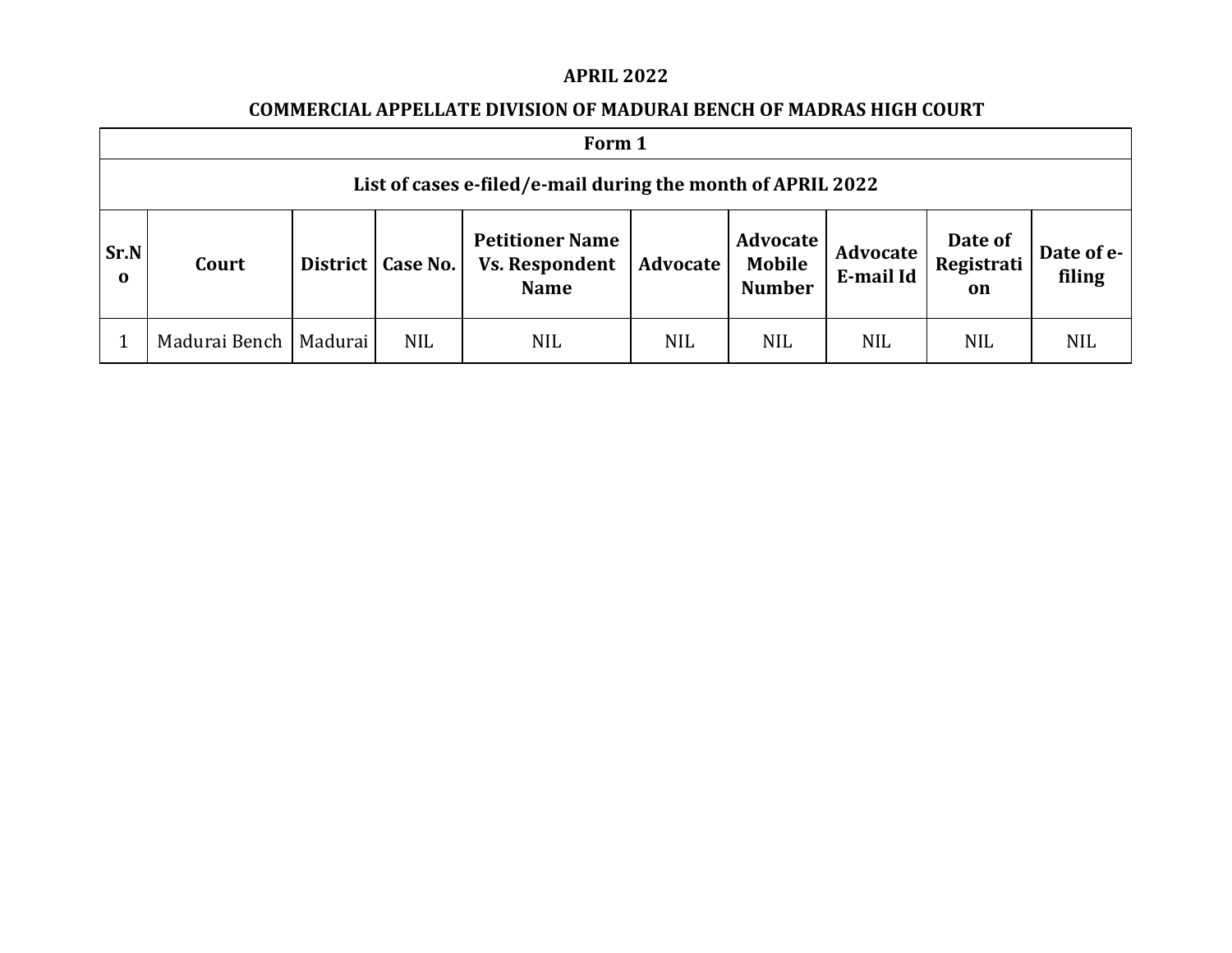|                            | Form 2                                                                                 |  |                     |                                                                |                 |                                |                                               |  |  |  |  |
|----------------------------|----------------------------------------------------------------------------------------|--|---------------------|----------------------------------------------------------------|-----------------|--------------------------------|-----------------------------------------------|--|--|--|--|
|                            | List of cases in which e-payment of Court fees was made during the month of APRIL 2022 |  |                     |                                                                |                 |                                |                                               |  |  |  |  |
| <b>Sr.N</b><br>$\mathbf 0$ | Court                                                                                  |  | District   Case No. | <b>Petitioner Name</b><br><b>Vs. Respondent</b><br><b>Name</b> | <b>Advocate</b> | Date of<br><b>Registration</b> | Date of e-<br>payment of<br><b>Court Fees</b> |  |  |  |  |
|                            | Madurai Bench   Madurai                                                                |  | <b>NIL</b>          | <b>NIL</b>                                                     | <b>NIL</b>      | <b>NIL</b>                     | <b>NIL</b>                                    |  |  |  |  |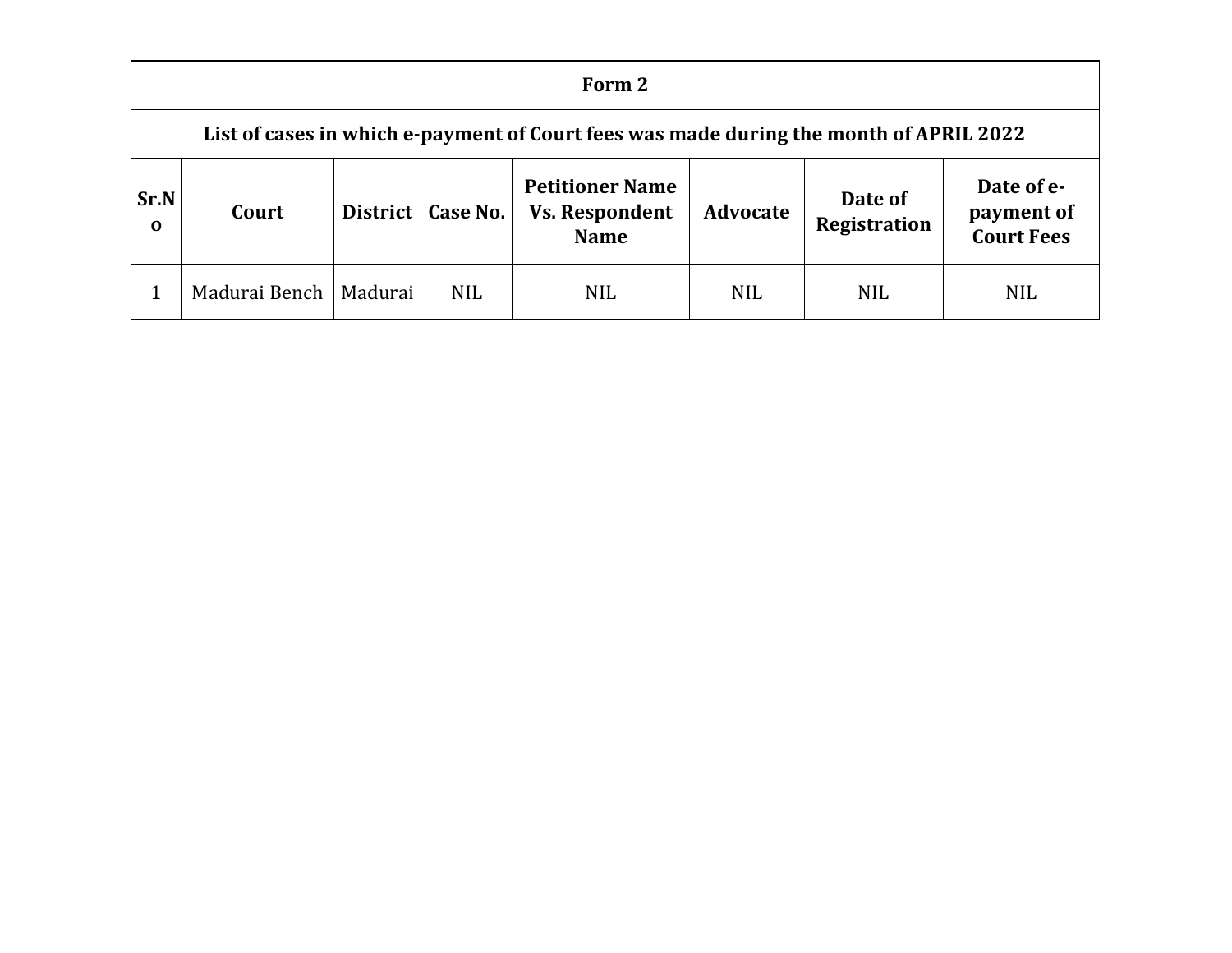|                  | Form 3                                                                                              |                 |            |                                                                |                 |                                |                                                 |  |  |  |  |
|------------------|-----------------------------------------------------------------------------------------------------|-----------------|------------|----------------------------------------------------------------|-----------------|--------------------------------|-------------------------------------------------|--|--|--|--|
|                  | List of cases in which Electronic Service of Process has taken place during the month of APRIL 2022 |                 |            |                                                                |                 |                                |                                                 |  |  |  |  |
| Sr.N<br>$\bf{0}$ | Court                                                                                               | <b>District</b> | Case No.   | <b>Petitioner Name</b><br><b>Vs. Respondent</b><br><b>Name</b> | <b>Advocate</b> | Date of<br><b>Registration</b> | Date of Electronic<br><b>Service of Process</b> |  |  |  |  |
|                  | Madurai Bench                                                                                       | Madurai         | <b>NIL</b> | <b>NIL</b>                                                     | <b>NIL</b>      | <b>NIL</b>                     | <b>NIL</b>                                      |  |  |  |  |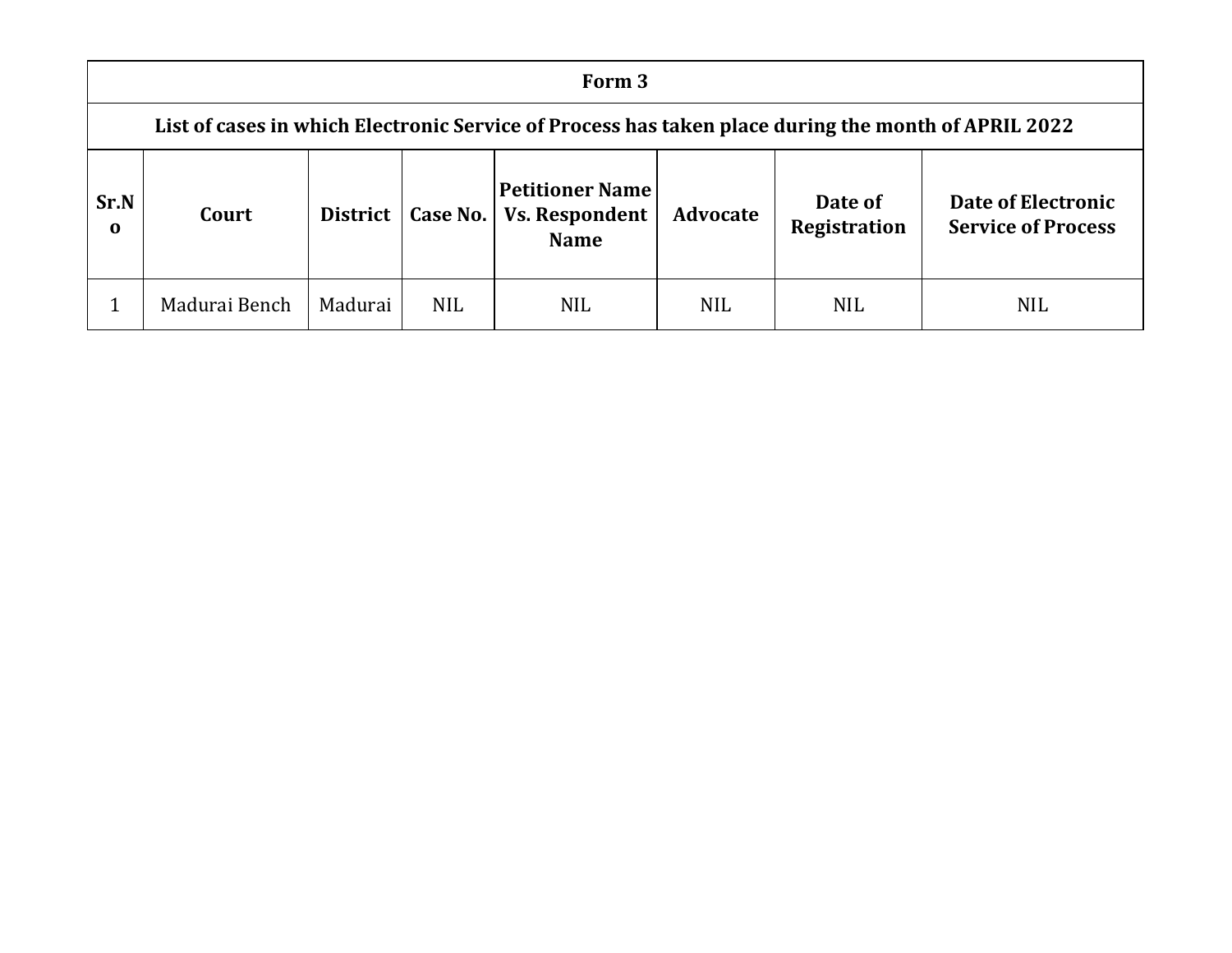|                  | Form 4                                                                       |                 |                      |            |                     |                                                           |  |  |  |  |  |
|------------------|------------------------------------------------------------------------------|-----------------|----------------------|------------|---------------------|-----------------------------------------------------------|--|--|--|--|--|
|                  | List of total no. of cases randomly allocated during the month of APRIL 2022 |                 |                      |            |                     |                                                           |  |  |  |  |  |
| Sr.N<br>$\bf{0}$ | Court                                                                        | <b>District</b> | Court<br><b>Name</b> | Court No.  | Case<br><b>Type</b> | <b>Case Count (No. of</b><br>cases randomly<br>allocated) |  |  |  |  |  |
|                  | Madurai Bench                                                                | Madurai         | <b>NIL</b>           | <b>NIL</b> | <b>NIL</b>          | <b>NIL</b>                                                |  |  |  |  |  |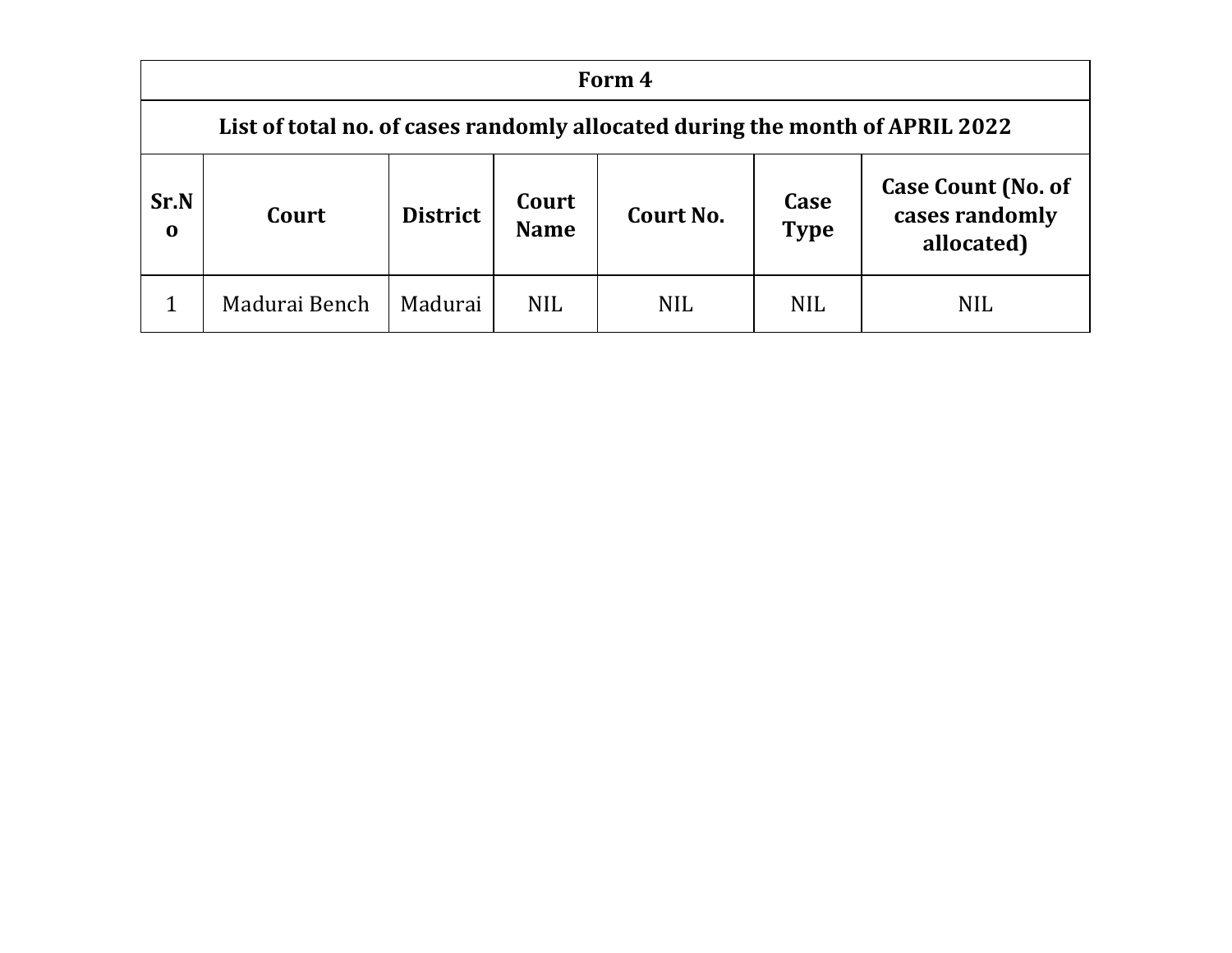|                  | Form 5                                                                                 |         |                     |                                                                |                 |                         |                                                     |  |  |  |  |
|------------------|----------------------------------------------------------------------------------------|---------|---------------------|----------------------------------------------------------------|-----------------|-------------------------|-----------------------------------------------------|--|--|--|--|
|                  | List of cases in which Case Management Hearing was held during the month of APRIL 2022 |         |                     |                                                                |                 |                         |                                                     |  |  |  |  |
| Sr.N<br>$\bf{0}$ | Court                                                                                  |         | District   Case No. | <b>Petitioner Name</b><br><b>Vs. Respondent</b><br><b>Name</b> | <b>Advocate</b> | Date of<br>Registration | Date of Case<br><b>Management</b><br><b>Hearing</b> |  |  |  |  |
|                  | Madurai Bench                                                                          | Madurai | <b>NIL</b>          | <b>NIL</b>                                                     | <b>NIL</b>      | <b>NIL</b>              | <b>NIL</b>                                          |  |  |  |  |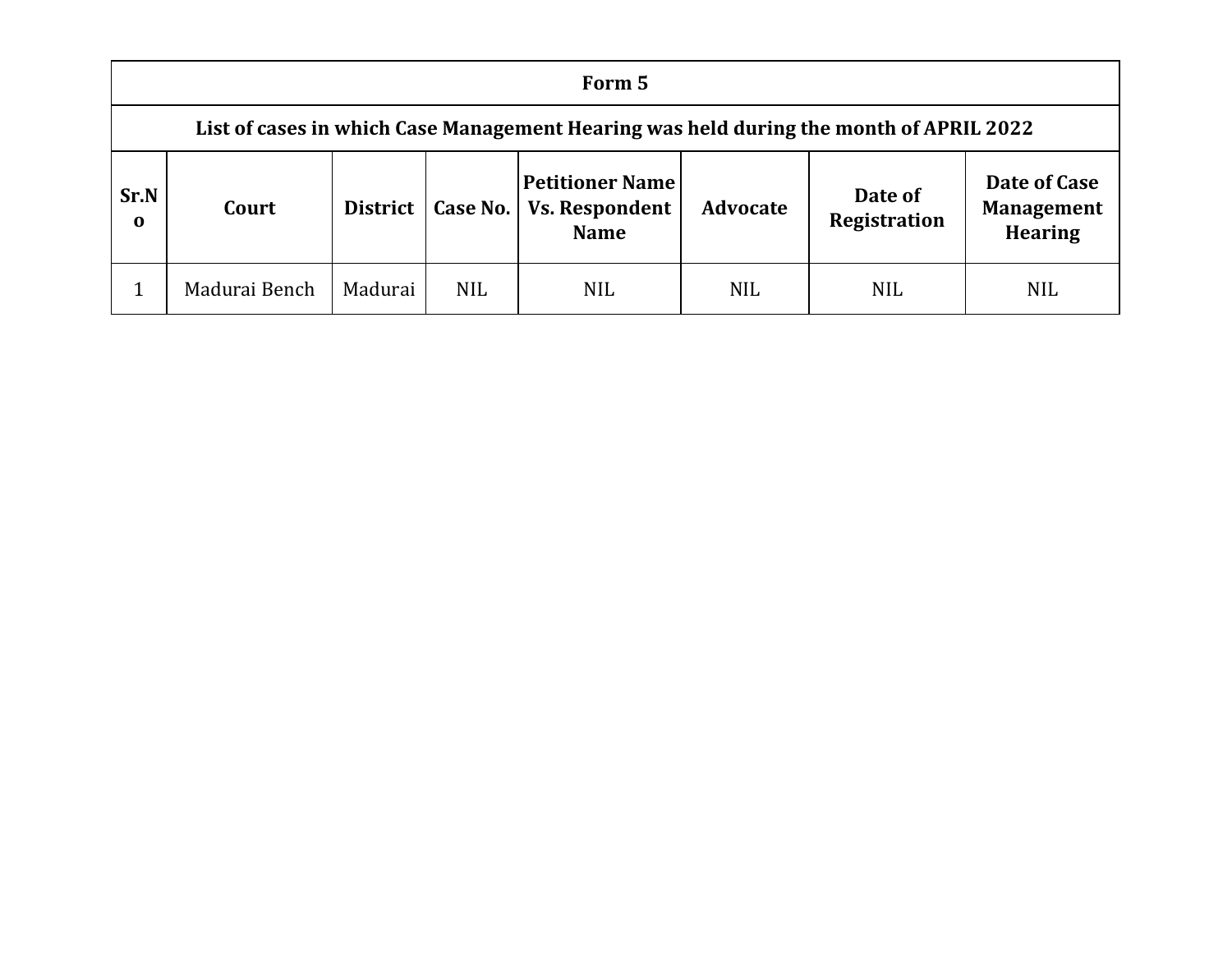|       | Form 6                                                             |                 |            |                                                            |            |                         |                                                                                                                                           |                            |                      |                                                         |                                       |                                                                                       |                       |
|-------|--------------------------------------------------------------------|-----------------|------------|------------------------------------------------------------|------------|-------------------------|-------------------------------------------------------------------------------------------------------------------------------------------|----------------------------|----------------------|---------------------------------------------------------|---------------------------------------|---------------------------------------------------------------------------------------|-----------------------|
|       | Contested commercial cases disposed during the month of APRIL 2022 |                 |            |                                                            |            |                         |                                                                                                                                           |                            |                      |                                                         |                                       |                                                                                       |                       |
| Sr.No | Court                                                              | <b>District</b> | Case No.   | <b>Petitioner</b><br>Name Vs.<br>Respondent<br><b>Name</b> | Advocate   | Date of<br>Registration | <b>Whether Urgent</b><br><b>Relief</b> was<br>sought and Pre-<br><b>Institution</b><br><b>Mediation did</b><br>not take place<br>(Yes/No) | Date of<br><b>Decision</b> | Days for<br>disposal | Nature of<br><b>Disposal</b><br>(Contested/<br>Settled) | Date of<br>executi<br>on of<br>decree | Number of<br>days for<br>execution<br>of decree<br>from date<br><b>of</b><br>decision | Act<br><b>Section</b> |
|       | Madurai Bench                                                      | Madurai         | <b>NIL</b> | <b>NIL</b>                                                 | <b>NIL</b> | <b>NIL</b>              | <b>NIL</b>                                                                                                                                | <b>NIL</b>                 | <b>NIL</b>           | <b>NIL</b>                                              | <b>NIL</b>                            | <b>NIL</b>                                                                            | <b>NIL</b>            |